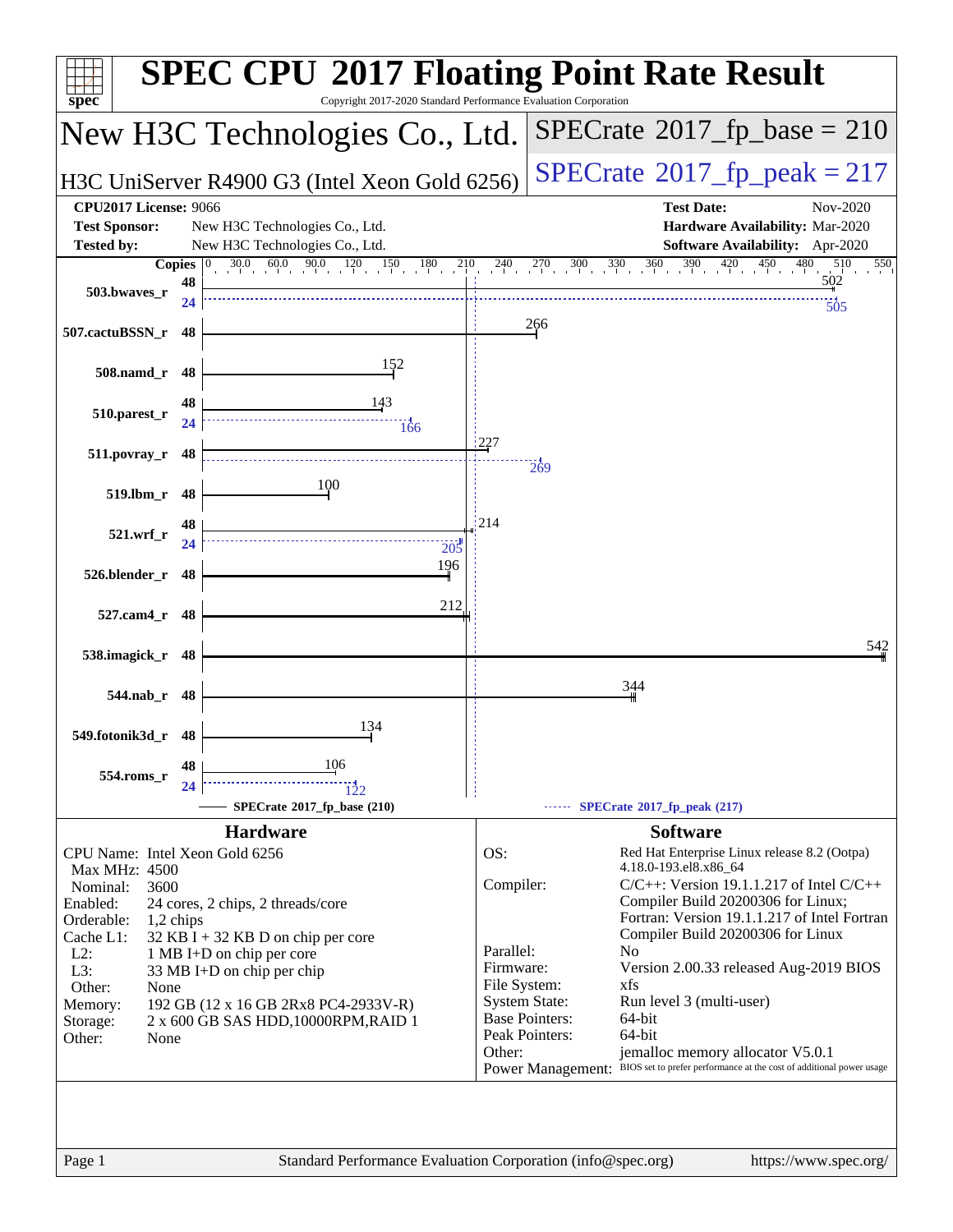| New H3C Technologies Co., Ltd.<br>$SPECTate@2017_fp\_peak = 217$<br>H3C UniServer R4900 G3 (Intel Xeon Gold 6256)                                                                                                                                                                                                                                                                                                                                                  |               |                                                                  |              |                |              |                      |              |               |                |              |                   |              |                                                                                |              |
|--------------------------------------------------------------------------------------------------------------------------------------------------------------------------------------------------------------------------------------------------------------------------------------------------------------------------------------------------------------------------------------------------------------------------------------------------------------------|---------------|------------------------------------------------------------------|--------------|----------------|--------------|----------------------|--------------|---------------|----------------|--------------|-------------------|--------------|--------------------------------------------------------------------------------|--------------|
| CPU2017 License: 9066<br><b>Test Sponsor:</b><br><b>Tested by:</b>                                                                                                                                                                                                                                                                                                                                                                                                 |               | New H3C Technologies Co., Ltd.<br>New H3C Technologies Co., Ltd. |              |                |              |                      |              |               |                |              | <b>Test Date:</b> |              | Nov-2020<br>Hardware Availability: Mar-2020<br>Software Availability: Apr-2020 |              |
|                                                                                                                                                                                                                                                                                                                                                                                                                                                                    |               |                                                                  |              |                |              | <b>Results Table</b> |              |               |                |              |                   |              |                                                                                |              |
| <b>Base</b><br><b>Peak</b>                                                                                                                                                                                                                                                                                                                                                                                                                                         |               |                                                                  |              |                |              |                      |              |               |                |              |                   |              |                                                                                |              |
| <b>Benchmark</b>                                                                                                                                                                                                                                                                                                                                                                                                                                                   | <b>Copies</b> | <b>Seconds</b>                                                   | <b>Ratio</b> | <b>Seconds</b> | <b>Ratio</b> | <b>Seconds</b>       | <b>Ratio</b> | <b>Copies</b> | <b>Seconds</b> | <b>Ratio</b> | <b>Seconds</b>    | <b>Ratio</b> | <b>Seconds</b>                                                                 | <b>Ratio</b> |
| 503.bwayes r<br>507.cactuBSSN r                                                                                                                                                                                                                                                                                                                                                                                                                                    | 48<br>48      | 959<br>228                                                       | 502<br>266   | 957<br>229     | 503<br>266   | 959<br>228           | 502<br>266   | 24<br>48      | 477<br>228     | 505<br>266   | 476<br>229        | 505<br>266   | 476<br>228                                                                     | 505<br>266   |
| $508$ .namd $r$                                                                                                                                                                                                                                                                                                                                                                                                                                                    | 48            | 301                                                              | 152          | 299            | 153          | 301                  | 151          | 48            | 301            | 152          | 299               | 153          | 301                                                                            | 151          |
| $510.parest_r$                                                                                                                                                                                                                                                                                                                                                                                                                                                     | 48            | 880                                                              | 143          | 881            | 143          | 879                  | 143          | 24            | 380            | 165          | 379               | 166          | 378                                                                            | 166          |
| 511.povray_r                                                                                                                                                                                                                                                                                                                                                                                                                                                       | 48            | 494                                                              | 227          | 493            | 227          | 493                  | 228          | 48            | 416            | 269          | 416               | 270          | 417                                                                            | 269          |
| 519.1bm r                                                                                                                                                                                                                                                                                                                                                                                                                                                          | 48            | 506                                                              | 100          | 505            | <b>100</b>   | 505                  | 100          | 48            | 506            | 100          | 505               | 100          | 505                                                                            | 100          |
| $521$ .wrf r                                                                                                                                                                                                                                                                                                                                                                                                                                                       | 48            | 500                                                              | 215          | 503            | 214          | 516                  | 208          | 24            | 260            | 207          | 262               | 205          | 263                                                                            | 205          |
| 526.blender_r                                                                                                                                                                                                                                                                                                                                                                                                                                                      | 48            | 374                                                              | 195          | 371            | 197          | 373                  | <u>196</u>   | 48            | 374            | 195          | 371               | 197          | 373                                                                            | 196          |
| 527.cam4 r                                                                                                                                                                                                                                                                                                                                                                                                                                                         | 48            | 395                                                              | 212          | 404            | 208          | 395                  | 212          | 48            | 395            | 212          | 404               | 208          | 395                                                                            | 212          |
| 538.imagick_r                                                                                                                                                                                                                                                                                                                                                                                                                                                      | 48            | 220                                                              | 542          | 220            | 544          | 221                  | 541          | 48            | 220            | 542          | 220               | 544          | 221                                                                            | 541          |
| 544.nab r                                                                                                                                                                                                                                                                                                                                                                                                                                                          | 48            | 234                                                              | 345          | 235            | 344          | 236                  | 342          | 48            | 234            | 345          | 235               | 344          | 236                                                                            | 342          |
| 549.fotonik3d r                                                                                                                                                                                                                                                                                                                                                                                                                                                    | 48            | 1391                                                             | 135          | 1395           | 134          | 1395                 | 134          | 48            | 1391           | 135          | 1395              | 134          | 1395                                                                           | 134          |
| 554.roms_r                                                                                                                                                                                                                                                                                                                                                                                                                                                         | 48            | 722                                                              | 106          | 722            | 106          | 722                  | 106          | 24            | 313            | 122          | 313               | 122          | 313                                                                            | 122          |
| $SPECrate$ <sup>®</sup> 2017_fp_base =                                                                                                                                                                                                                                                                                                                                                                                                                             |               |                                                                  | 210          |                |              |                      |              |               |                |              |                   |              |                                                                                |              |
| $SPECrate^{\circ}2017$ _fp_peak =                                                                                                                                                                                                                                                                                                                                                                                                                                  |               |                                                                  | 217          |                |              |                      |              |               |                |              |                   |              |                                                                                |              |
|                                                                                                                                                                                                                                                                                                                                                                                                                                                                    |               |                                                                  |              |                |              |                      |              |               |                |              |                   |              |                                                                                |              |
| Results appear in the order in which they were run. Bold underlined text indicates a median measurement.<br><b>Compiler Notes</b><br>The inconsistent Compiler version information under Compiler Version section is due to a discrepancy in Intel Compiler.<br>The correct version of C/C++ compiler is: Version 19.1.1.217 Build 20200306 Compiler for Linux<br>The correct version of Fortran compiler is: Version 19.1.1.217 Build 20200306 Compiler for Linux |               |                                                                  |              |                |              |                      |              |               |                |              |                   |              |                                                                                |              |

 The numactl mechanism was used to bind copies to processors. The config file option 'submit' was used to generate numactl commands to bind each copy to a specific processor. For details, please see the config file.

#### **[Operating System Notes](http://www.spec.org/auto/cpu2017/Docs/result-fields.html#OperatingSystemNotes)**

Stack size set to unlimited using "ulimit -s unlimited"

#### **[Environment Variables Notes](http://www.spec.org/auto/cpu2017/Docs/result-fields.html#EnvironmentVariablesNotes)**

Environment variables set by runcpu before the start of the run: LD\_LIBRARY\_PATH = "/home/speccpu/lib/intel64:/home/speccpu/je5.0.1-64" MALLOC\_CONF = "retain:true"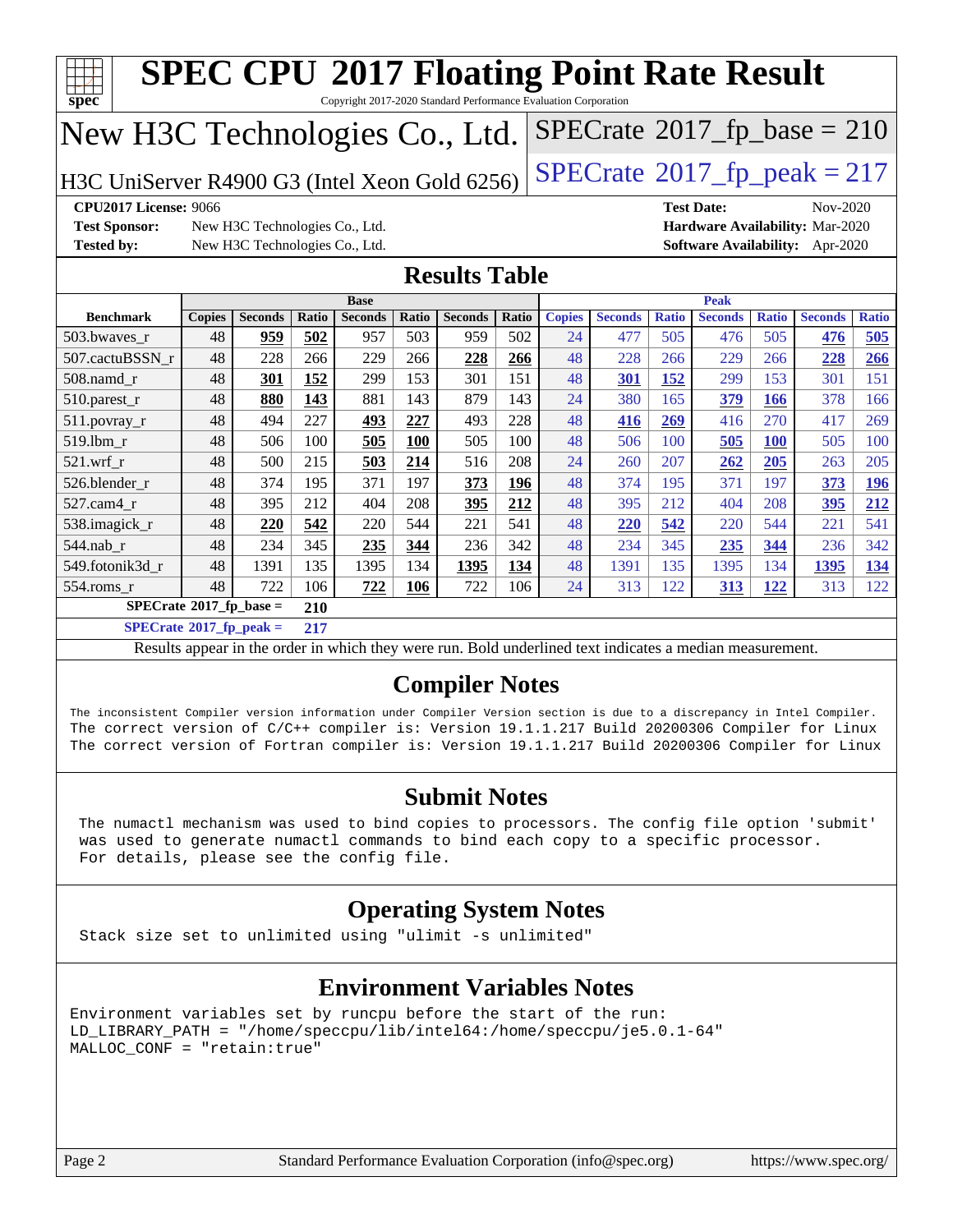| <b>SPEC CPU®2017 Floating Point Rate Result</b><br>Copyright 2017-2020 Standard Performance Evaluation Corporation                                              |                                                                  |  |  |  |  |  |  |
|-----------------------------------------------------------------------------------------------------------------------------------------------------------------|------------------------------------------------------------------|--|--|--|--|--|--|
| spec <sup>®</sup>                                                                                                                                               | $SPECrate^{\circ}2017$ _fp_base = 210                            |  |  |  |  |  |  |
| New H3C Technologies Co., Ltd.                                                                                                                                  |                                                                  |  |  |  |  |  |  |
| H3C UniServer R4900 G3 (Intel Xeon Gold 6256)                                                                                                                   | $SPECTate@2017_fp\_peak = 217$                                   |  |  |  |  |  |  |
| <b>CPU2017 License: 9066</b><br><b>Test Sponsor:</b>                                                                                                            | <b>Test Date:</b><br>Nov-2020<br>Hardware Availability: Mar-2020 |  |  |  |  |  |  |
| New H3C Technologies Co., Ltd.<br>New H3C Technologies Co., Ltd.<br><b>Tested by:</b>                                                                           | Software Availability: Apr-2020                                  |  |  |  |  |  |  |
| <b>General Notes</b>                                                                                                                                            |                                                                  |  |  |  |  |  |  |
| Binaries compiled on a system with 1x Intel Core i9-7980XE CPU + 64GB RAM                                                                                       |                                                                  |  |  |  |  |  |  |
| memory using Redhat Enterprise Linux 8.0<br>NA: The test sponsor attests, as of date of publication, that CVE-2017-5754 (Meltdown)                              |                                                                  |  |  |  |  |  |  |
| is mitigated in the system as tested and documented.<br>Yes: The test sponsor attests, as of date of publication, that CVE-2017-5753 (Spectre variant 1)        |                                                                  |  |  |  |  |  |  |
| is mitigated in the system as tested and documented.                                                                                                            |                                                                  |  |  |  |  |  |  |
| Yes: The test sponsor attests, as of date of publication, that CVE-2017-5715 (Spectre variant 2)<br>is mitigated in the system as tested and documented.        |                                                                  |  |  |  |  |  |  |
| Transparent Huge Pages enabled by default<br>Prior to runcpu invocation                                                                                         |                                                                  |  |  |  |  |  |  |
| Filesystem page cache synced and cleared with:<br>sync; echo 3><br>/proc/sys/vm/drop_caches                                                                     |                                                                  |  |  |  |  |  |  |
| runcpu command invoked through numactl i.e.:<br>numactl --interleave=all runcpu <etc></etc>                                                                     |                                                                  |  |  |  |  |  |  |
| jemalloc, a general purpose malloc implementation                                                                                                               |                                                                  |  |  |  |  |  |  |
| built with the RedHat Enterprise 7.5, and the system compiler gcc 4.8.5<br>sources available from jemalloc.net or https://github.com/jemalloc/jemalloc/releases |                                                                  |  |  |  |  |  |  |
|                                                                                                                                                                 |                                                                  |  |  |  |  |  |  |
| <b>Platform Notes</b>                                                                                                                                           |                                                                  |  |  |  |  |  |  |
| BIOS settings:<br>Set SNC to Enabled                                                                                                                            |                                                                  |  |  |  |  |  |  |
| Set IMC Interleaving to 1-way Interleave<br>Set Patrol Scrub to Disabled                                                                                        |                                                                  |  |  |  |  |  |  |
| Sysinfo program /home/speccpu/bin/sysinfo                                                                                                                       |                                                                  |  |  |  |  |  |  |
| Rev: r6365 of 2019-08-21 295195f888a3d7edble6e46a485a0011<br>running on localhost.localdomain Tue Nov 10 16:55:35 2020                                          |                                                                  |  |  |  |  |  |  |
|                                                                                                                                                                 |                                                                  |  |  |  |  |  |  |
| SUT (System Under Test) info as seen by some common utilities.<br>For more information on this section, see                                                     |                                                                  |  |  |  |  |  |  |
| https://www.spec.org/cpu2017/Docs/config.html#sysinfo                                                                                                           |                                                                  |  |  |  |  |  |  |
| From /proc/cpuinfo<br>model name : Intel(R) Xeon(R) Gold 6256 CPU @ 3.60GHz                                                                                     |                                                                  |  |  |  |  |  |  |
| "physical id"s (chips)<br>2                                                                                                                                     |                                                                  |  |  |  |  |  |  |
| 48 "processors"<br>cores, siblings (Caution: counting these is hw and system dependent. The following                                                           |                                                                  |  |  |  |  |  |  |
| excerpts from /proc/cpuinfo might not be reliable. Use with caution.)<br>cpu cores : 12                                                                         |                                                                  |  |  |  |  |  |  |
| siblings : 24<br>physical 0: cores 0 1 2 5 11 13 16 20 21 25 26 29                                                                                              |                                                                  |  |  |  |  |  |  |
| physical 1: cores 1 2 4 5 9 10 11 12 16 21 24 29                                                                                                                |                                                                  |  |  |  |  |  |  |
| From 1scpu:                                                                                                                                                     |                                                                  |  |  |  |  |  |  |
| Architecture:<br>x86_64                                                                                                                                         |                                                                  |  |  |  |  |  |  |
| (Continued on next page)                                                                                                                                        |                                                                  |  |  |  |  |  |  |
| Standard Performance Evaluation Corporation (info@spec.org)<br>Page 3                                                                                           | https://www.spec.org/                                            |  |  |  |  |  |  |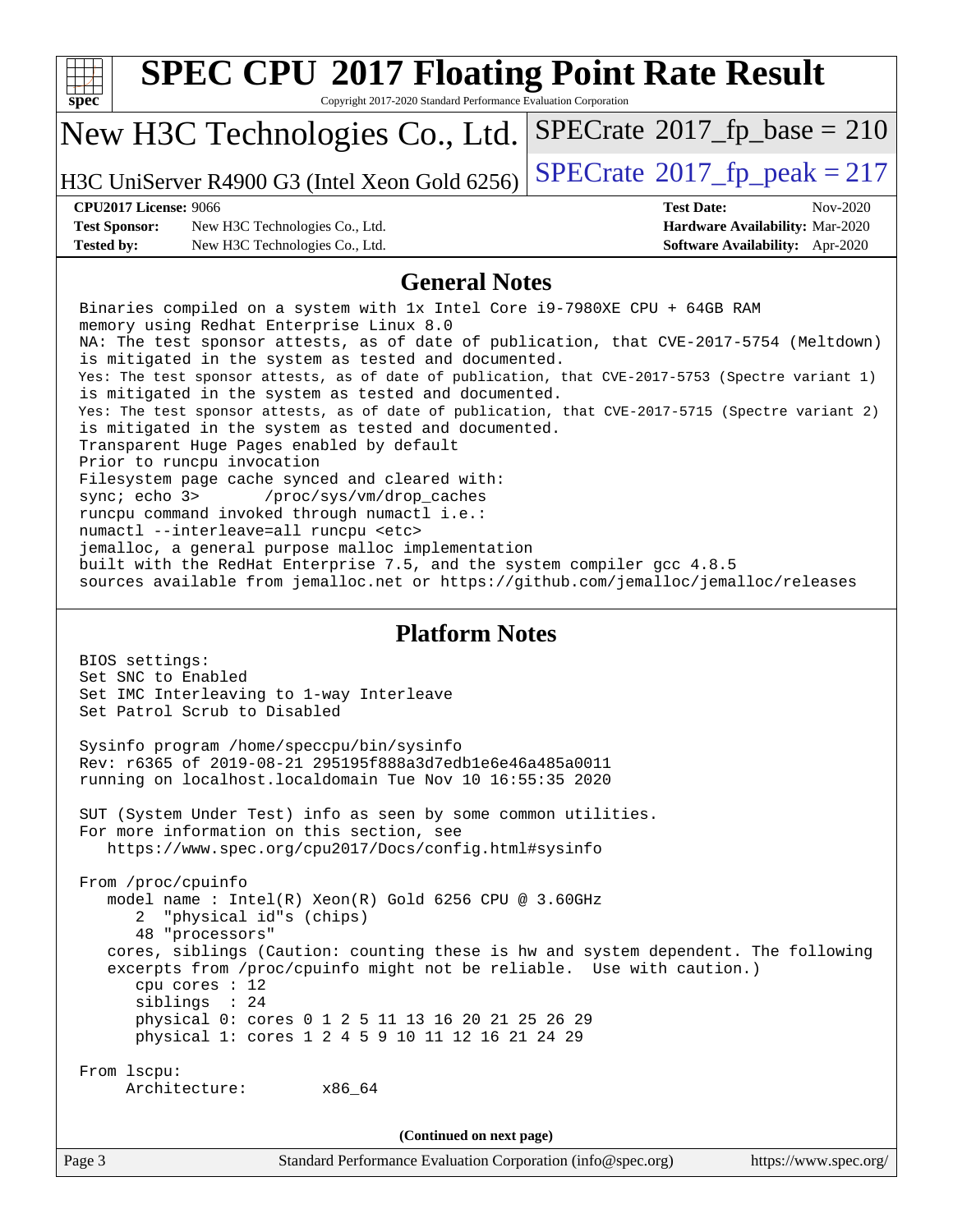

Copyright 2017-2020 Standard Performance Evaluation Corporation

### New H3C Technologies Co., Ltd.

H3C UniServer R4900 G3 (Intel Xeon Gold 6256) [SPECrate](http://www.spec.org/auto/cpu2017/Docs/result-fields.html#SPECrate2017fppeak)®2017\_fp\_peak =  $217$ 

 $SPECrate$ <sup>®</sup>[2017\\_fp\\_base =](http://www.spec.org/auto/cpu2017/Docs/result-fields.html#SPECrate2017fpbase) 210

**[Test Sponsor:](http://www.spec.org/auto/cpu2017/Docs/result-fields.html#TestSponsor)** New H3C Technologies Co., Ltd. **[Hardware Availability:](http://www.spec.org/auto/cpu2017/Docs/result-fields.html#HardwareAvailability)** Mar-2020 **[Tested by:](http://www.spec.org/auto/cpu2017/Docs/result-fields.html#Testedby)** New H3C Technologies Co., Ltd. **[Software Availability:](http://www.spec.org/auto/cpu2017/Docs/result-fields.html#SoftwareAvailability)** Apr-2020

**[CPU2017 License:](http://www.spec.org/auto/cpu2017/Docs/result-fields.html#CPU2017License)** 9066 **[Test Date:](http://www.spec.org/auto/cpu2017/Docs/result-fields.html#TestDate)** Nov-2020

#### **[Platform Notes \(Continued\)](http://www.spec.org/auto/cpu2017/Docs/result-fields.html#PlatformNotes)**

| $CPU$ op-mode( $s$ ):                                                | $32$ -bit, $64$ -bit                                                                 |
|----------------------------------------------------------------------|--------------------------------------------------------------------------------------|
| Byte Order:                                                          | Little Endian                                                                        |
| CPU(s):                                                              | 48                                                                                   |
| On-line CPU(s) list: $0-47$                                          |                                                                                      |
| Thread(s) per core:                                                  | 2                                                                                    |
| $Core(s)$ per socket:                                                | 12                                                                                   |
| Socket(s):                                                           | 2                                                                                    |
| NUMA $node(s):$                                                      | 4                                                                                    |
| Vendor ID:                                                           | GenuineIntel                                                                         |
| CPU family:                                                          | 6                                                                                    |
| Model:                                                               | 85                                                                                   |
| Model name:                                                          | $Intel(R)$ Xeon $(R)$ Gold 6256 CPU @ 3.60GHz                                        |
| Stepping:                                                            | $7\overline{ }$                                                                      |
| CPU MHz:                                                             | 4335.351                                                                             |
| $CPU$ max $MHz$ :                                                    | 4500.0000                                                                            |
| CPU min MHz:                                                         | 1200.0000                                                                            |
| BogoMIPS:                                                            | 7200.00                                                                              |
| Virtualization:                                                      | $VT - x$                                                                             |
| L1d cache:                                                           | 32K                                                                                  |
| Lli cache:                                                           | 32K                                                                                  |
| $L2$ cache:                                                          | 1024K                                                                                |
| L3 cache:                                                            | 33792K                                                                               |
| NUMA node0 CPU(s):                                                   | $0-2, 6, 9, 10, 24-26, 30, 33, 34$                                                   |
| NUMA nodel CPU(s):                                                   | 3-5, 7, 8, 11, 27-29, 31, 32, 35                                                     |
| NUMA $node2$ $CPU(s)$ :                                              | 12, 13, 16, 17, 20, 22, 36, 37, 40, 41, 44, 46                                       |
| NUMA $node3$ CPU $(s)$ :                                             | 14, 15, 18, 19, 21, 23, 38, 39, 42, 43, 45, 47                                       |
| Flags:                                                               | fpu vme de pse tsc msr pae mce cx8 apic sep mtrr pge mca cmov                        |
|                                                                      | pat pse36 clflush dts acpi mmx fxsr sse sse2 ss ht tm pbe syscall nx pdpelgb rdtscp  |
|                                                                      | lm constant_tsc art arch_perfmon pebs bts rep_good nopl xtopology nonstop_tsc cpuid  |
|                                                                      | aperfmperf pni pclmulqdq dtes64 monitor ds_cpl vmx smx est tm2 ssse3 sdbg fma cx16   |
|                                                                      | xtpr pdcm pcid dca sse4_1 sse4_2 x2apic movbe popcnt tsc_deadline_timer aes xsave    |
|                                                                      | avx f16c rdrand lahf_lm abm 3dnowprefetch cpuid_fault epb cat_13 cdp_13              |
|                                                                      | invpcid_single intel_ppin ssbd mba ibrs ibpb stibp ibrs_enhanced tpr_shadow vnmi     |
|                                                                      | flexpriority ept vpid fsgsbase tsc_adjust bmil hle avx2 smep bmi2 erms invpcid rtm   |
|                                                                      | cqm mpx rdt_a avx512f avx512dq rdseed adx smap clflushopt clwb intel_pt avx512cd     |
|                                                                      | avx512bw avx512vl xsaveopt xsavec xgetbvl xsaves cqm_llc cqm_occup_llc cqm_mbm_total |
|                                                                      | cqm_mbm_local dtherm ida arat pln pts pku ospke avx512_vnni md_clear flush_l1d       |
| arch_capabilities                                                    |                                                                                      |
|                                                                      |                                                                                      |
| /proc/cpuinfo cache data                                             |                                                                                      |
| cache size : $33792$ KB                                              |                                                                                      |
|                                                                      |                                                                                      |
|                                                                      | From numactl --hardware WARNING: a numactl 'node' might or might not correspond to a |
| physical chip.                                                       |                                                                                      |
| $available: 4 nodes (0-3)$                                           |                                                                                      |
| node 0 cpus: 0 1 2 6 9 10 24 25 26 30 33 34<br>node 0 size: 46665 MB |                                                                                      |
|                                                                      |                                                                                      |
|                                                                      |                                                                                      |
|                                                                      | (Continued on next page)                                                             |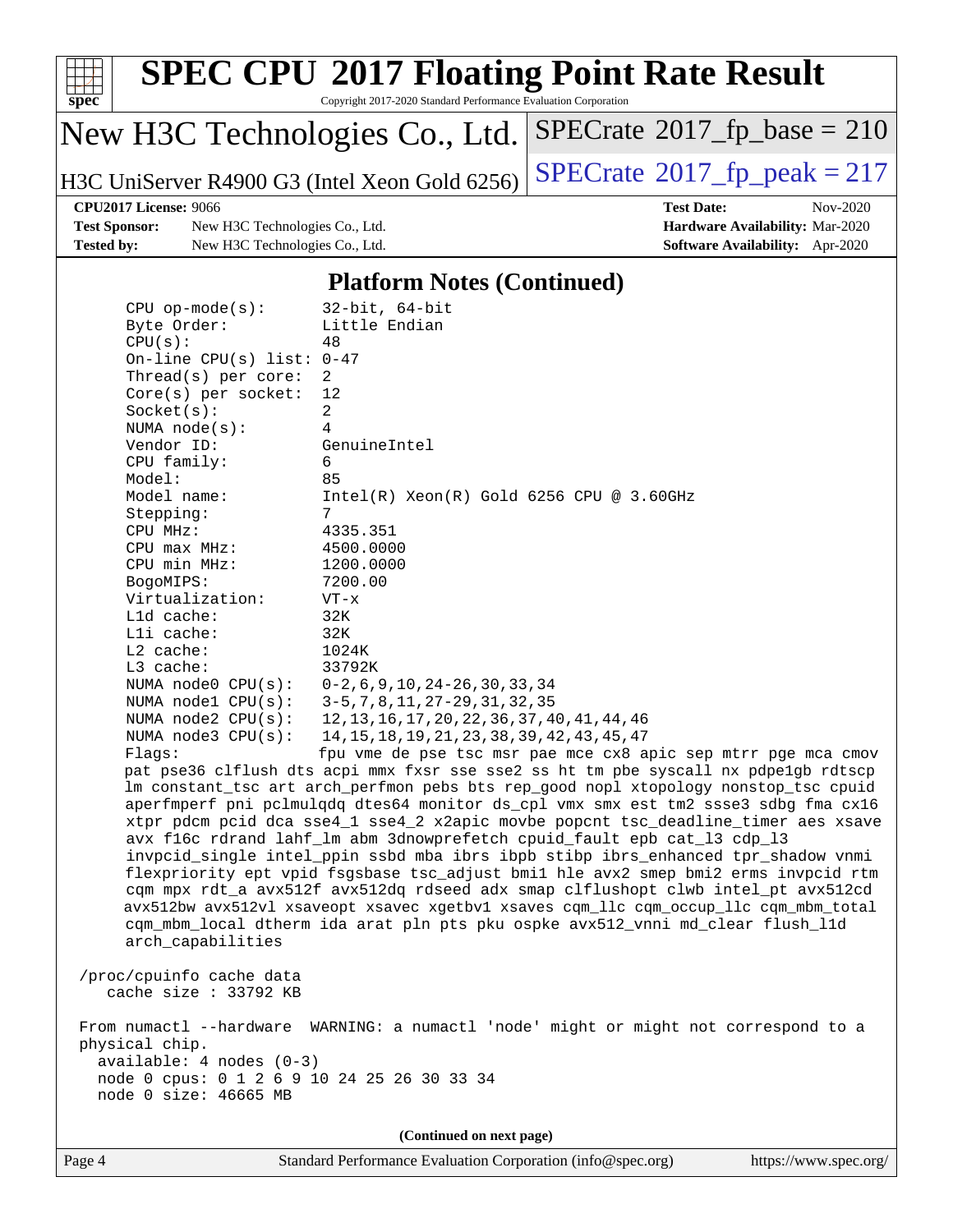| <b>SPEC CPU®2017 Floating Point Rate Result</b><br>spec<br>Copyright 2017-2020 Standard Performance Evaluation Corporation                                                                                                                                                                                                                                                                                                                                                                                |                                                                                                            |
|-----------------------------------------------------------------------------------------------------------------------------------------------------------------------------------------------------------------------------------------------------------------------------------------------------------------------------------------------------------------------------------------------------------------------------------------------------------------------------------------------------------|------------------------------------------------------------------------------------------------------------|
| New H3C Technologies Co., Ltd.                                                                                                                                                                                                                                                                                                                                                                                                                                                                            | $SPECrate^{\circ}2017$ _fp_base = 210                                                                      |
| H3C UniServer R4900 G3 (Intel Xeon Gold 6256)                                                                                                                                                                                                                                                                                                                                                                                                                                                             | $SPECTate@2017_fp\_peak = 217$                                                                             |
| <b>CPU2017 License: 9066</b><br><b>Test Sponsor:</b><br>New H3C Technologies Co., Ltd.<br><b>Tested by:</b><br>New H3C Technologies Co., Ltd.                                                                                                                                                                                                                                                                                                                                                             | <b>Test Date:</b><br>Nov-2020<br>Hardware Availability: Mar-2020<br><b>Software Availability:</b> Apr-2020 |
| <b>Platform Notes (Continued)</b>                                                                                                                                                                                                                                                                                                                                                                                                                                                                         |                                                                                                            |
| node 0 free: 37743 MB<br>node 1 cpus: 3 4 5 7 8 11 27 28 29 31 32 35<br>node 1 size: 48381 MB<br>node 1 free: 42326 MB<br>node 2 cpus: 12 13 16 17 20 22 36 37 40 41 44 46<br>node 2 size: 48381 MB<br>node 2 free: 42781 MB<br>node 3 cpus: 14 15 18 19 21 23 38 39 42 43 45 47<br>node 3 size: 48380 MB<br>node 3 free: 42923 MB<br>node distances:<br>node<br>2<br>3<br>$\overline{0}$<br>$\mathbf{1}$<br>21 21<br>0:<br>10 11<br>1: 11 10 21 21<br>2:<br>21  21  10  11<br>3:<br>21<br>21<br>11<br>10 |                                                                                                            |
| From /proc/meminfo<br>MemTotal:<br>196412248 kB<br>HugePages_Total:<br>0<br>Hugepagesize:<br>2048 kB<br>From /etc/*release* /etc/*version*<br>os-release:<br>NAME="Red Hat Enterprise Linux"<br>VERSION="8.2 (Ootpa)"<br>ID="rhel"<br>ID_LIKE="fedora"<br>VERSION ID="8.2"<br>PLATFORM_ID="platform:el8"                                                                                                                                                                                                  |                                                                                                            |
| PRETTY_NAME="Red Hat Enterprise Linux 8.2 (Ootpa)"<br>ANSI_COLOR="0;31"<br>redhat-release: Red Hat Enterprise Linux release 8.2 (Ootpa)<br>system-release: Red Hat Enterprise Linux release 8.2 (Ootpa)<br>system-release-cpe: cpe:/o:redhat:enterprise_linux:8.2:ga                                                                                                                                                                                                                                      |                                                                                                            |
| $uname -a$ :<br>Linux localhost.localdomain 4.18.0-193.el8.x86_64 #1 SMP Fri Mar 27 14:35:58 UTC 2020<br>x86_64 x86_64 x86_64 GNU/Linux                                                                                                                                                                                                                                                                                                                                                                   |                                                                                                            |
| Kernel self-reported vulnerability status:                                                                                                                                                                                                                                                                                                                                                                                                                                                                |                                                                                                            |
| itlb_multihit:<br>$CVE-2018-3620$ (L1 Terminal Fault):<br>Microarchitectural Data Sampling:<br>CVE-2017-5754 (Meltdown):<br>CVE-2018-3639 (Speculative Store Bypass): Mitigation: Speculative Store Bypass disabled                                                                                                                                                                                                                                                                                       | KVM: Mitigation: Split huge pages<br>Not affected<br>Not affected<br>Not affected                          |
| (Continued on next page)                                                                                                                                                                                                                                                                                                                                                                                                                                                                                  |                                                                                                            |
| Page 5<br>Standard Performance Evaluation Corporation (info@spec.org)                                                                                                                                                                                                                                                                                                                                                                                                                                     | https://www.spec.org/                                                                                      |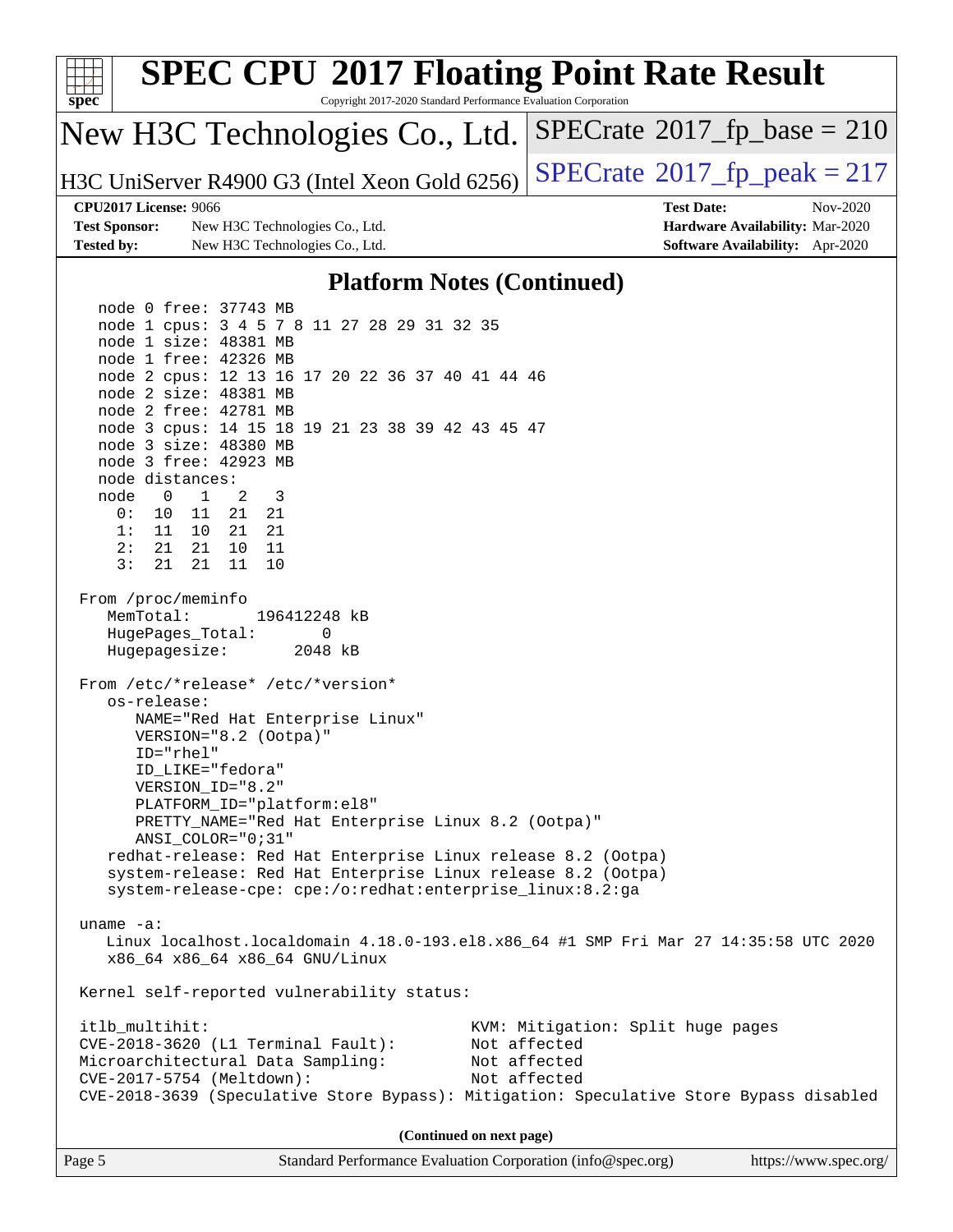| Spec                         | <b>SPEC CPU®2017 Floating Point Rate Result</b><br>Copyright 2017-2020 Standard Performance Evaluation Corporation                                                                                                                                                                                                                                                                                                      |                          |                                                                                                  |                                 |
|------------------------------|-------------------------------------------------------------------------------------------------------------------------------------------------------------------------------------------------------------------------------------------------------------------------------------------------------------------------------------------------------------------------------------------------------------------------|--------------------------|--------------------------------------------------------------------------------------------------|---------------------------------|
|                              | New H3C Technologies Co., Ltd.                                                                                                                                                                                                                                                                                                                                                                                          |                          | $SPECrate^{\circ}2017$ _fp_base = 210                                                            |                                 |
|                              | H3C UniServer R4900 G3 (Intel Xeon Gold 6256)                                                                                                                                                                                                                                                                                                                                                                           |                          | $SPECTate@2017fr peak = 217$                                                                     |                                 |
| <b>CPU2017 License: 9066</b> |                                                                                                                                                                                                                                                                                                                                                                                                                         |                          | <b>Test Date:</b>                                                                                | Nov-2020                        |
| <b>Test Sponsor:</b>         | New H3C Technologies Co., Ltd.                                                                                                                                                                                                                                                                                                                                                                                          |                          |                                                                                                  | Hardware Availability: Mar-2020 |
| <b>Tested by:</b>            | New H3C Technologies Co., Ltd.                                                                                                                                                                                                                                                                                                                                                                                          |                          |                                                                                                  | Software Availability: Apr-2020 |
|                              | <b>Platform Notes (Continued)</b>                                                                                                                                                                                                                                                                                                                                                                                       |                          |                                                                                                  |                                 |
|                              | $CVE-2017-5753$ (Spectre variant 1):                                                                                                                                                                                                                                                                                                                                                                                    |                          | via prctl and seccomp<br>Mitigation: usercopy/swapgs barriers and __user<br>pointer sanitization |                                 |
|                              | CVE-2017-5715 (Spectre variant 2):                                                                                                                                                                                                                                                                                                                                                                                      | RSB filling              | Mitigation: Enhanced IBRS, IBPB: conditional,                                                    |                                 |
| tsx_async_abort:             |                                                                                                                                                                                                                                                                                                                                                                                                                         |                          | Mitigation: Clear CPU buffers; SMT vulnerable                                                    |                                 |
|                              | run-level 3 Nov 10 10:45                                                                                                                                                                                                                                                                                                                                                                                                |                          |                                                                                                  |                                 |
| Filesystem                   | SPEC is set to: /home/speccpu<br>Type<br>/dev/mapper/rhel-home xfs<br>503G                                                                                                                                                                                                                                                                                                                                              | 64G                      | Size Used Avail Use% Mounted on<br>439G 13% / home                                               |                                 |
| BIOS:<br>Vendor:             | From /sys/devices/virtual/dmi/id<br>American Megatrends Inc. 2.00.33 08/22/2019<br>H3C<br>Product: RS33M2C9S<br>Product Family: Rack                                                                                                                                                                                                                                                                                    |                          |                                                                                                  |                                 |
| Memory:                      | Additional information from dmidecode follows. WARNING: Use caution when you interpret<br>this section. The 'dmidecode' program reads system data which is "intended to allow<br>hardware to be accurately determined", but the intent may not be met, as there are<br>frequent changes to hardware, firmware, and the "DMTF SMBIOS" standard.<br>12x NO DIMM NO DIMM<br>12x Samsung M393A2K43CB2-CVF 16 GB 2 rank 2933 |                          |                                                                                                  |                                 |
|                              | (End of data from sysinfo program)                                                                                                                                                                                                                                                                                                                                                                                      |                          |                                                                                                  |                                 |
|                              | <b>Compiler Version Notes</b>                                                                                                                                                                                                                                                                                                                                                                                           |                          |                                                                                                  |                                 |
| C                            | 519.1bm_r(base, peak) 538.imagick_r(base, peak)<br>544.nab_r(base, peak)                                                                                                                                                                                                                                                                                                                                                |                          |                                                                                                  |                                 |
|                              | Intel(R) C Compiler for applications running on Intel(R) 64, Version 2021.1<br>NextGen Build 20200304<br>Copyright (C) 1985-2020 Intel Corporation. All rights reserved.                                                                                                                                                                                                                                                |                          |                                                                                                  |                                 |
|                              |                                                                                                                                                                                                                                                                                                                                                                                                                         |                          |                                                                                                  |                                 |
| $C++$                        | 508.namd_r(base, peak) 510.parest_r(base, peak)                                                                                                                                                                                                                                                                                                                                                                         |                          |                                                                                                  |                                 |
|                              | Intel(R) C++ Compiler for applications running on Intel(R) 64, Version 2021.1<br>NextGen Build 20200304<br>Copyright (C) 1985-2020 Intel Corporation. All rights reserved.                                                                                                                                                                                                                                              |                          |                                                                                                  |                                 |
|                              |                                                                                                                                                                                                                                                                                                                                                                                                                         | (Continued on next page) |                                                                                                  |                                 |
| Page 6                       | Standard Performance Evaluation Corporation (info@spec.org)                                                                                                                                                                                                                                                                                                                                                             |                          |                                                                                                  | https://www.spec.org/           |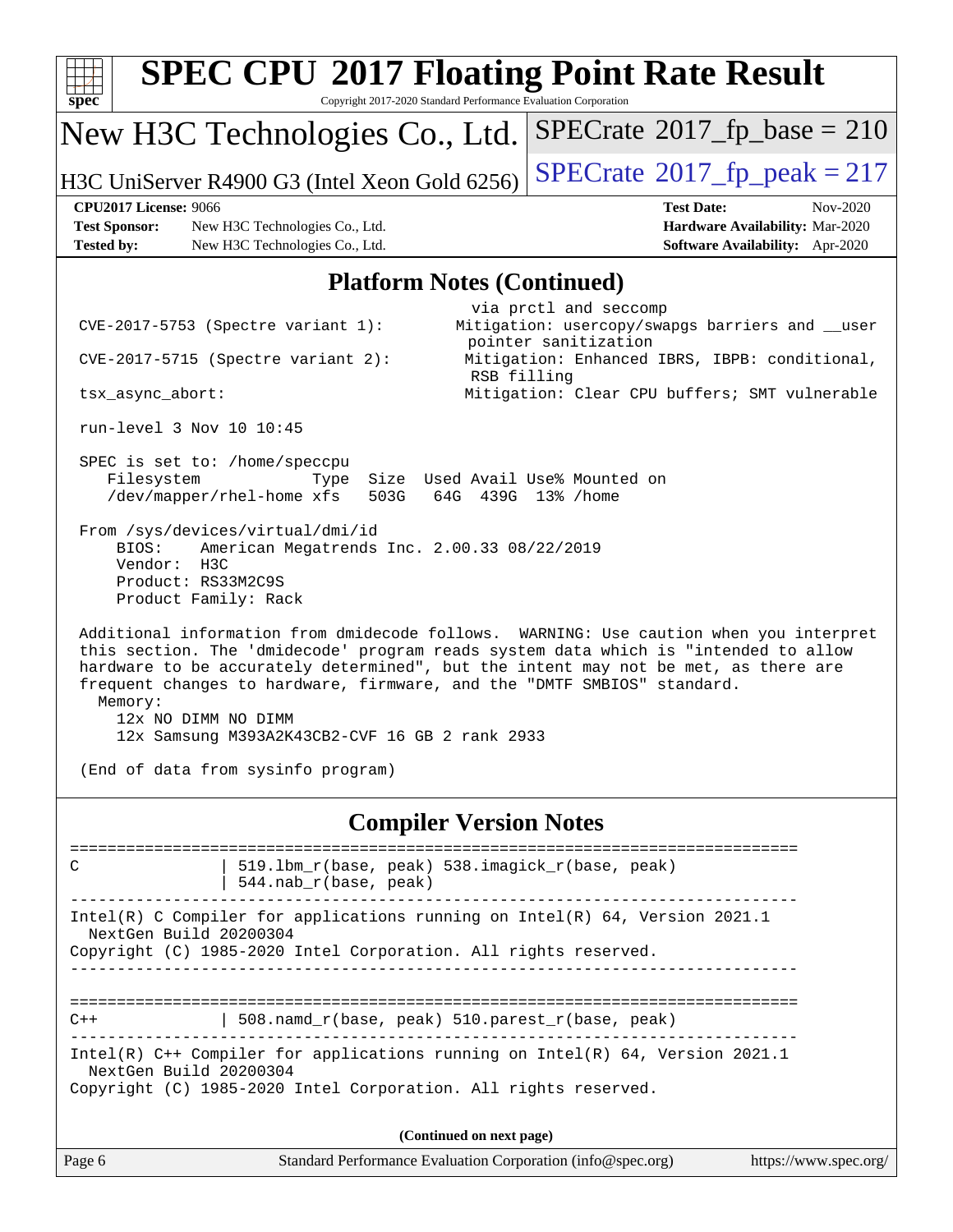| <b>SPEC CPU®2017 Floating Point Rate Result</b><br>Copyright 2017-2020 Standard Performance Evaluation Corporation<br>$spec^*$                                                                                                                                                                                                                                           |                                                                                       |
|--------------------------------------------------------------------------------------------------------------------------------------------------------------------------------------------------------------------------------------------------------------------------------------------------------------------------------------------------------------------------|---------------------------------------------------------------------------------------|
| New H3C Technologies Co., Ltd.                                                                                                                                                                                                                                                                                                                                           | $SPECrate^{\circ}2017$ fp base = 210                                                  |
| H3C UniServer R4900 G3 (Intel Xeon Gold 6256)                                                                                                                                                                                                                                                                                                                            | $SPECTate@2017_fp\_peak = 217$                                                        |
| <b>Test Date:</b><br><b>CPU2017 License: 9066</b><br><b>Test Sponsor:</b><br>New H3C Technologies Co., Ltd.<br><b>Tested by:</b><br>New H3C Technologies Co., Ltd.                                                                                                                                                                                                       | Nov-2020<br>Hardware Availability: Mar-2020<br><b>Software Availability:</b> Apr-2020 |
| <b>Compiler Version Notes (Continued)</b>                                                                                                                                                                                                                                                                                                                                |                                                                                       |
|                                                                                                                                                                                                                                                                                                                                                                          |                                                                                       |
| ==================<br>  $511. povray_r(base) 526. blender_r(base, peak)$<br>$C++$ , $C$                                                                                                                                                                                                                                                                                  |                                                                                       |
| Intel(R) C++ Compiler for applications running on Intel(R) 64, Version 2021.1<br>NextGen Build 20200304<br>Copyright (C) 1985-2020 Intel Corporation. All rights reserved.<br>Intel(R) C Compiler for applications running on Intel(R) 64, Version 2021.1<br>NextGen Build 20200304<br>Copyright (C) 1985-2020 Intel Corporation. All rights reserved.                   |                                                                                       |
| $C++$ , $C$<br>$\vert$ 511.povray_r(peak)                                                                                                                                                                                                                                                                                                                                |                                                                                       |
| Intel(R) C++ Intel(R) 64 Compiler for applications running on Intel(R) 64,<br>Version 19.1.1.217 Build 20200306<br>Copyright (C) 1985-2020 Intel Corporation. All rights reserved.<br>Intel(R) C Intel(R) 64 Compiler for applications running on Intel(R) 64,<br>Version 19.1.1.217 Build 20200306<br>Copyright (C) 1985-2020 Intel Corporation. All rights reserved.   |                                                                                       |
| 511.povray_r(base) 526.blender_r(base, peak)<br>$C++$ , $C$                                                                                                                                                                                                                                                                                                              |                                                                                       |
| Intel(R) $C++$ Compiler for applications running on Intel(R) 64, Version 2021.1<br>NextGen Build 20200304<br>Copyright (C) 1985-2020 Intel Corporation. All rights reserved.<br>Intel(R) C Compiler for applications running on $Intel(R) 64$ , Version 2021.1<br>NextGen Build 20200304<br>Copyright (C) 1985-2020 Intel Corporation. All rights reserved.              |                                                                                       |
|                                                                                                                                                                                                                                                                                                                                                                          |                                                                                       |
| $C++$ , C $\qquad \qquad \vert$ 511.povray_r(peak)                                                                                                                                                                                                                                                                                                                       |                                                                                       |
| Intel(R) $C++$ Intel(R) 64 Compiler for applications running on Intel(R) 64,<br>Version 19.1.1.217 Build 20200306<br>Copyright (C) 1985-2020 Intel Corporation. All rights reserved.<br>Intel(R) C Intel(R) 64 Compiler for applications running on Intel(R) 64,<br>Version 19.1.1.217 Build 20200306<br>Copyright (C) 1985-2020 Intel Corporation. All rights reserved. |                                                                                       |
|                                                                                                                                                                                                                                                                                                                                                                          |                                                                                       |
| (Continued on next page)<br>Page 7<br>Standard Performance Evaluation Corporation (info@spec.org)                                                                                                                                                                                                                                                                        | https://www.spec.org/                                                                 |
|                                                                                                                                                                                                                                                                                                                                                                          |                                                                                       |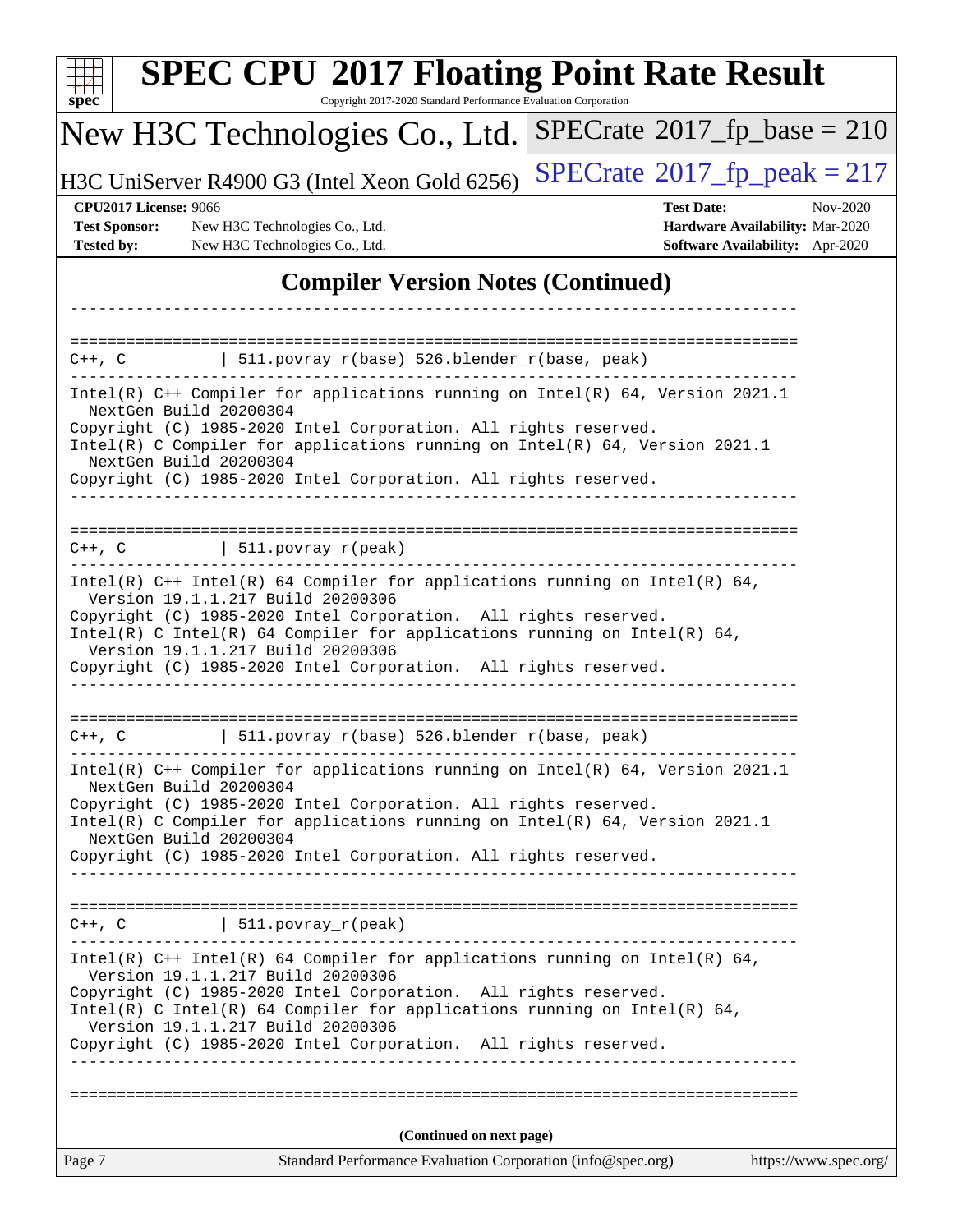| S<br>Dе<br>U |  |  |  |  |  |  |
|--------------|--|--|--|--|--|--|

Copyright 2017-2020 Standard Performance Evaluation Corporation

## New H3C Technologies Co., Ltd.

H3C UniServer R4900 G3 (Intel Xeon Gold 6256) [SPECrate](http://www.spec.org/auto/cpu2017/Docs/result-fields.html#SPECrate2017fppeak)®2017\_fp\_peak =  $217$ 

 $SPECTate$ <sup>®</sup>[2017\\_fp\\_base =](http://www.spec.org/auto/cpu2017/Docs/result-fields.html#SPECrate2017fpbase) 210

**[Test Sponsor:](http://www.spec.org/auto/cpu2017/Docs/result-fields.html#TestSponsor)** New H3C Technologies Co., Ltd. **[Hardware Availability:](http://www.spec.org/auto/cpu2017/Docs/result-fields.html#HardwareAvailability)** Mar-2020 **[Tested by:](http://www.spec.org/auto/cpu2017/Docs/result-fields.html#Testedby)** New H3C Technologies Co., Ltd. **[Software Availability:](http://www.spec.org/auto/cpu2017/Docs/result-fields.html#SoftwareAvailability)** Apr-2020

**[CPU2017 License:](http://www.spec.org/auto/cpu2017/Docs/result-fields.html#CPU2017License)** 9066 **[Test Date:](http://www.spec.org/auto/cpu2017/Docs/result-fields.html#TestDate)** Nov-2020

#### **[Compiler Version Notes \(Continued\)](http://www.spec.org/auto/cpu2017/Docs/result-fields.html#CompilerVersionNotes)**

|                                                  | C++, C, Fortran   507.cactuBSSN_r(base, peak)                                                                                                                                                                                                                                                                                                                                                                                                                                                       |                       |
|--------------------------------------------------|-----------------------------------------------------------------------------------------------------------------------------------------------------------------------------------------------------------------------------------------------------------------------------------------------------------------------------------------------------------------------------------------------------------------------------------------------------------------------------------------------------|-----------------------|
| NextGen Build 20200304<br>NextGen Build 20200304 | Intel(R) $C++$ Compiler for applications running on Intel(R) 64, Version 2021.1<br>Copyright (C) 1985-2020 Intel Corporation. All rights reserved.<br>Intel(R) C Compiler for applications running on Intel(R) $64$ , Version 2021.1<br>Copyright (C) 1985-2020 Intel Corporation. All rights reserved.<br>$Intel(R)$ Fortran Intel(R) 64 Compiler for applications running on Intel(R)<br>64, Version 19.1.1.217 Build 20200306<br>Copyright (C) 1985-2020 Intel Corporation. All rights reserved. |                       |
|                                                  |                                                                                                                                                                                                                                                                                                                                                                                                                                                                                                     |                       |
| Fortran                                          | 503.bwaves_r(base, peak) 549.fotonik3d_r(base, peak)<br>  554.roms_r(base, peak)<br>_____________________________                                                                                                                                                                                                                                                                                                                                                                                   |                       |
|                                                  | $Intel(R)$ Fortran Intel(R) 64 Compiler for applications running on Intel(R)<br>64, Version 19.1.1.217 Build 20200306                                                                                                                                                                                                                                                                                                                                                                               |                       |
|                                                  | Copyright (C) 1985-2020 Intel Corporation. All rights reserved.                                                                                                                                                                                                                                                                                                                                                                                                                                     |                       |
|                                                  | Fortran, C 521.wrf_r(base) 527.cam4_r(base, peak)                                                                                                                                                                                                                                                                                                                                                                                                                                                   |                       |
| NextGen Build 20200304                           | $Intel(R)$ Fortran Intel(R) 64 Compiler for applications running on Intel(R)<br>64, Version 19.1.1.217 Build 20200306<br>Copyright (C) 1985-2020 Intel Corporation. All rights reserved.<br>Intel(R) C Compiler for applications running on Intel(R) $64$ , Version 2021.1<br>Copyright (C) 1985-2020 Intel Corporation. All rights reserved.                                                                                                                                                       |                       |
|                                                  | Fortran, $C$   521.wrf_r(peak)                                                                                                                                                                                                                                                                                                                                                                                                                                                                      |                       |
|                                                  | Intel(R) Fortran Intel(R) 64 Compiler for applications running on Intel(R)<br>64, Version 19.1.1.217 Build 20200306<br>Copyright (C) 1985-2020 Intel Corporation. All rights reserved.<br>Intel(R) C Intel(R) 64 Compiler for applications running on Intel(R) 64,<br>Version 19.1.1.217 Build 20200306<br>Copyright (C) 1985-2020 Intel Corporation. All rights reserved.<br>____________________                                                                                                  |                       |
|                                                  | Fortran, C   521.wrf_r(base) 527.cam4_r(base, peak)                                                                                                                                                                                                                                                                                                                                                                                                                                                 |                       |
|                                                  | (Continued on next page)                                                                                                                                                                                                                                                                                                                                                                                                                                                                            |                       |
| Page 8                                           | Standard Performance Evaluation Corporation (info@spec.org)                                                                                                                                                                                                                                                                                                                                                                                                                                         | https://www.spec.org/ |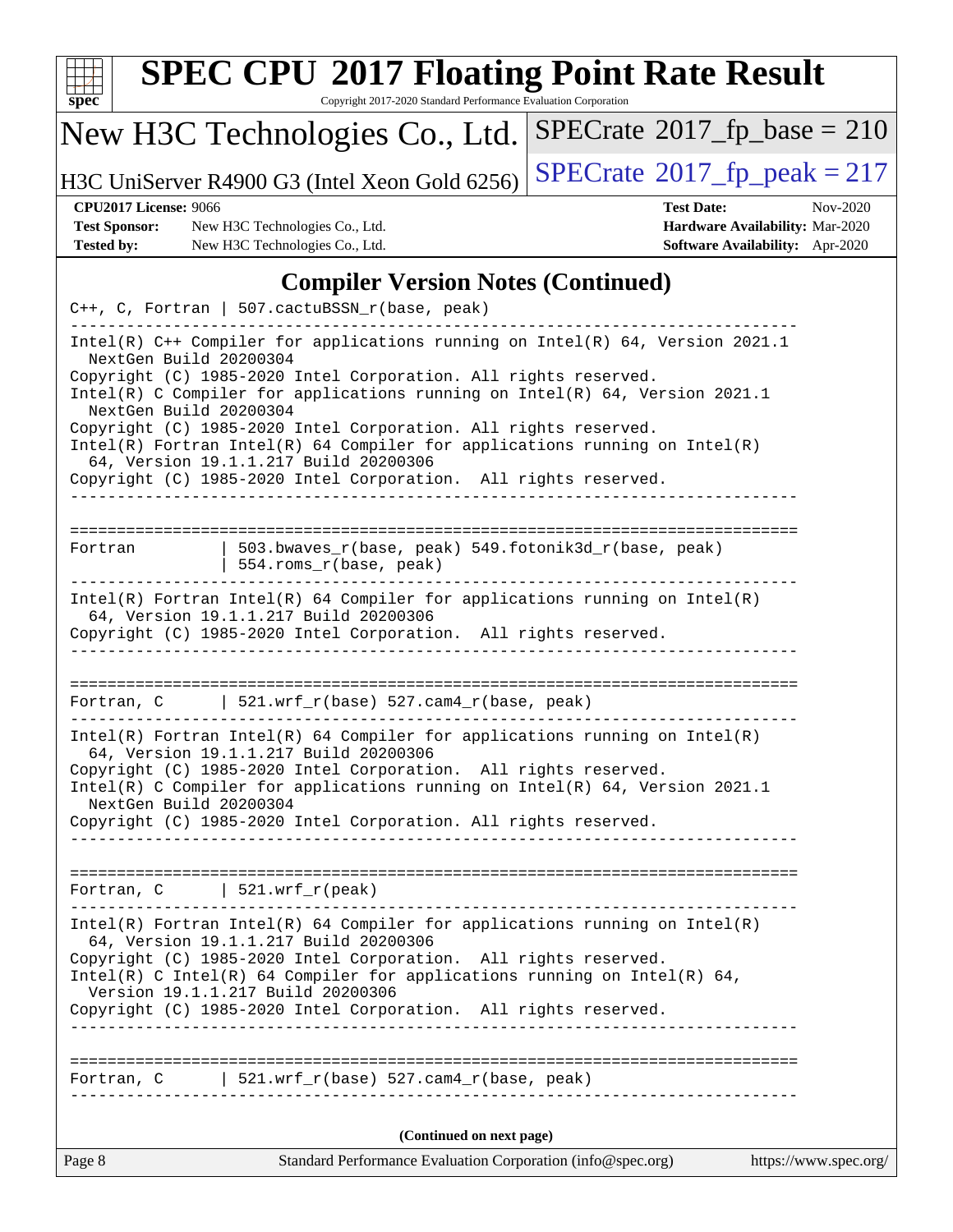

Copyright 2017-2020 Standard Performance Evaluation Corporation

#### New H3C Technologies Co., Ltd.

H3C UniServer R4900 G3 (Intel Xeon Gold 6256) [SPECrate](http://www.spec.org/auto/cpu2017/Docs/result-fields.html#SPECrate2017fppeak)®[2017\\_fp\\_peak = 2](http://www.spec.org/auto/cpu2017/Docs/result-fields.html#SPECrate2017fppeak)17

 $SPECrate$ <sup>®</sup>[2017\\_fp\\_base =](http://www.spec.org/auto/cpu2017/Docs/result-fields.html#SPECrate2017fpbase) 210

**[Test Sponsor:](http://www.spec.org/auto/cpu2017/Docs/result-fields.html#TestSponsor)** New H3C Technologies Co., Ltd. **[Hardware Availability:](http://www.spec.org/auto/cpu2017/Docs/result-fields.html#HardwareAvailability)** Mar-2020 **[Tested by:](http://www.spec.org/auto/cpu2017/Docs/result-fields.html#Testedby)** New H3C Technologies Co., Ltd. **[Software Availability:](http://www.spec.org/auto/cpu2017/Docs/result-fields.html#SoftwareAvailability)** Apr-2020

**[CPU2017 License:](http://www.spec.org/auto/cpu2017/Docs/result-fields.html#CPU2017License)** 9066 **[Test Date:](http://www.spec.org/auto/cpu2017/Docs/result-fields.html#TestDate)** Nov-2020

#### **[Compiler Version Notes \(Continued\)](http://www.spec.org/auto/cpu2017/Docs/result-fields.html#CompilerVersionNotes)**

| Intel(R) Fortran Intel(R) 64 Compiler for applications running on Intel(R)<br>64, Version 19.1.1.217 Build 20200306<br>Copyright (C) 1985-2020 Intel Corporation. All rights reserved.<br>Intel(R) C Compiler for applications running on Intel(R) $64$ , Version 2021.1<br>NextGen Build 20200304 |
|----------------------------------------------------------------------------------------------------------------------------------------------------------------------------------------------------------------------------------------------------------------------------------------------------|
| Copyright (C) 1985-2020 Intel Corporation. All rights reserved.                                                                                                                                                                                                                                    |
|                                                                                                                                                                                                                                                                                                    |
| Fortran, $C$   521.wrf_r(peak)                                                                                                                                                                                                                                                                     |
|                                                                                                                                                                                                                                                                                                    |
| Intel(R) Fortran Intel(R) 64 Compiler for applications running on Intel(R)<br>64, Version 19.1.1.217 Build 20200306                                                                                                                                                                                |
| Copyright (C) 1985-2020 Intel Corporation. All rights reserved.                                                                                                                                                                                                                                    |
| Intel(R) C Intel(R) 64 Compiler for applications running on Intel(R) 64,<br>Version 19.1.1.217 Build 20200306                                                                                                                                                                                      |
| Copyright (C) 1985-2020 Intel Corporation. All rights reserved.                                                                                                                                                                                                                                    |
|                                                                                                                                                                                                                                                                                                    |

#### **[Base Compiler Invocation](http://www.spec.org/auto/cpu2017/Docs/result-fields.html#BaseCompilerInvocation)**

[C benchmarks](http://www.spec.org/auto/cpu2017/Docs/result-fields.html#Cbenchmarks): [icc](http://www.spec.org/cpu2017/results/res2020q4/cpu2017-20201112-24389.flags.html#user_CCbase_intel_icc_66fc1ee009f7361af1fbd72ca7dcefbb700085f36577c54f309893dd4ec40d12360134090235512931783d35fd58c0460139e722d5067c5574d8eaf2b3e37e92)

[C++ benchmarks:](http://www.spec.org/auto/cpu2017/Docs/result-fields.html#CXXbenchmarks) [icpc](http://www.spec.org/cpu2017/results/res2020q4/cpu2017-20201112-24389.flags.html#user_CXXbase_intel_icpc_c510b6838c7f56d33e37e94d029a35b4a7bccf4766a728ee175e80a419847e808290a9b78be685c44ab727ea267ec2f070ec5dc83b407c0218cded6866a35d07)

[Fortran benchmarks](http://www.spec.org/auto/cpu2017/Docs/result-fields.html#Fortranbenchmarks): [ifort](http://www.spec.org/cpu2017/results/res2020q4/cpu2017-20201112-24389.flags.html#user_FCbase_intel_ifort_8111460550e3ca792625aed983ce982f94888b8b503583aa7ba2b8303487b4d8a21a13e7191a45c5fd58ff318f48f9492884d4413fa793fd88dd292cad7027ca)

[Benchmarks using both Fortran and C](http://www.spec.org/auto/cpu2017/Docs/result-fields.html#BenchmarksusingbothFortranandC): [ifort](http://www.spec.org/cpu2017/results/res2020q4/cpu2017-20201112-24389.flags.html#user_CC_FCbase_intel_ifort_8111460550e3ca792625aed983ce982f94888b8b503583aa7ba2b8303487b4d8a21a13e7191a45c5fd58ff318f48f9492884d4413fa793fd88dd292cad7027ca) [icc](http://www.spec.org/cpu2017/results/res2020q4/cpu2017-20201112-24389.flags.html#user_CC_FCbase_intel_icc_66fc1ee009f7361af1fbd72ca7dcefbb700085f36577c54f309893dd4ec40d12360134090235512931783d35fd58c0460139e722d5067c5574d8eaf2b3e37e92)

[Benchmarks using both C and C++](http://www.spec.org/auto/cpu2017/Docs/result-fields.html#BenchmarksusingbothCandCXX): [icpc](http://www.spec.org/cpu2017/results/res2020q4/cpu2017-20201112-24389.flags.html#user_CC_CXXbase_intel_icpc_c510b6838c7f56d33e37e94d029a35b4a7bccf4766a728ee175e80a419847e808290a9b78be685c44ab727ea267ec2f070ec5dc83b407c0218cded6866a35d07) [icc](http://www.spec.org/cpu2017/results/res2020q4/cpu2017-20201112-24389.flags.html#user_CC_CXXbase_intel_icc_66fc1ee009f7361af1fbd72ca7dcefbb700085f36577c54f309893dd4ec40d12360134090235512931783d35fd58c0460139e722d5067c5574d8eaf2b3e37e92)

[Benchmarks using Fortran, C, and C++:](http://www.spec.org/auto/cpu2017/Docs/result-fields.html#BenchmarksusingFortranCandCXX) [icpc](http://www.spec.org/cpu2017/results/res2020q4/cpu2017-20201112-24389.flags.html#user_CC_CXX_FCbase_intel_icpc_c510b6838c7f56d33e37e94d029a35b4a7bccf4766a728ee175e80a419847e808290a9b78be685c44ab727ea267ec2f070ec5dc83b407c0218cded6866a35d07) [icc](http://www.spec.org/cpu2017/results/res2020q4/cpu2017-20201112-24389.flags.html#user_CC_CXX_FCbase_intel_icc_66fc1ee009f7361af1fbd72ca7dcefbb700085f36577c54f309893dd4ec40d12360134090235512931783d35fd58c0460139e722d5067c5574d8eaf2b3e37e92) [ifort](http://www.spec.org/cpu2017/results/res2020q4/cpu2017-20201112-24389.flags.html#user_CC_CXX_FCbase_intel_ifort_8111460550e3ca792625aed983ce982f94888b8b503583aa7ba2b8303487b4d8a21a13e7191a45c5fd58ff318f48f9492884d4413fa793fd88dd292cad7027ca)

#### **[Base Portability Flags](http://www.spec.org/auto/cpu2017/Docs/result-fields.html#BasePortabilityFlags)**

 503.bwaves\_r: [-DSPEC\\_LP64](http://www.spec.org/cpu2017/results/res2020q4/cpu2017-20201112-24389.flags.html#suite_basePORTABILITY503_bwaves_r_DSPEC_LP64) 507.cactuBSSN\_r: [-DSPEC\\_LP64](http://www.spec.org/cpu2017/results/res2020q4/cpu2017-20201112-24389.flags.html#suite_basePORTABILITY507_cactuBSSN_r_DSPEC_LP64)

**(Continued on next page)**

Page 9 Standard Performance Evaluation Corporation [\(info@spec.org\)](mailto:info@spec.org) <https://www.spec.org/>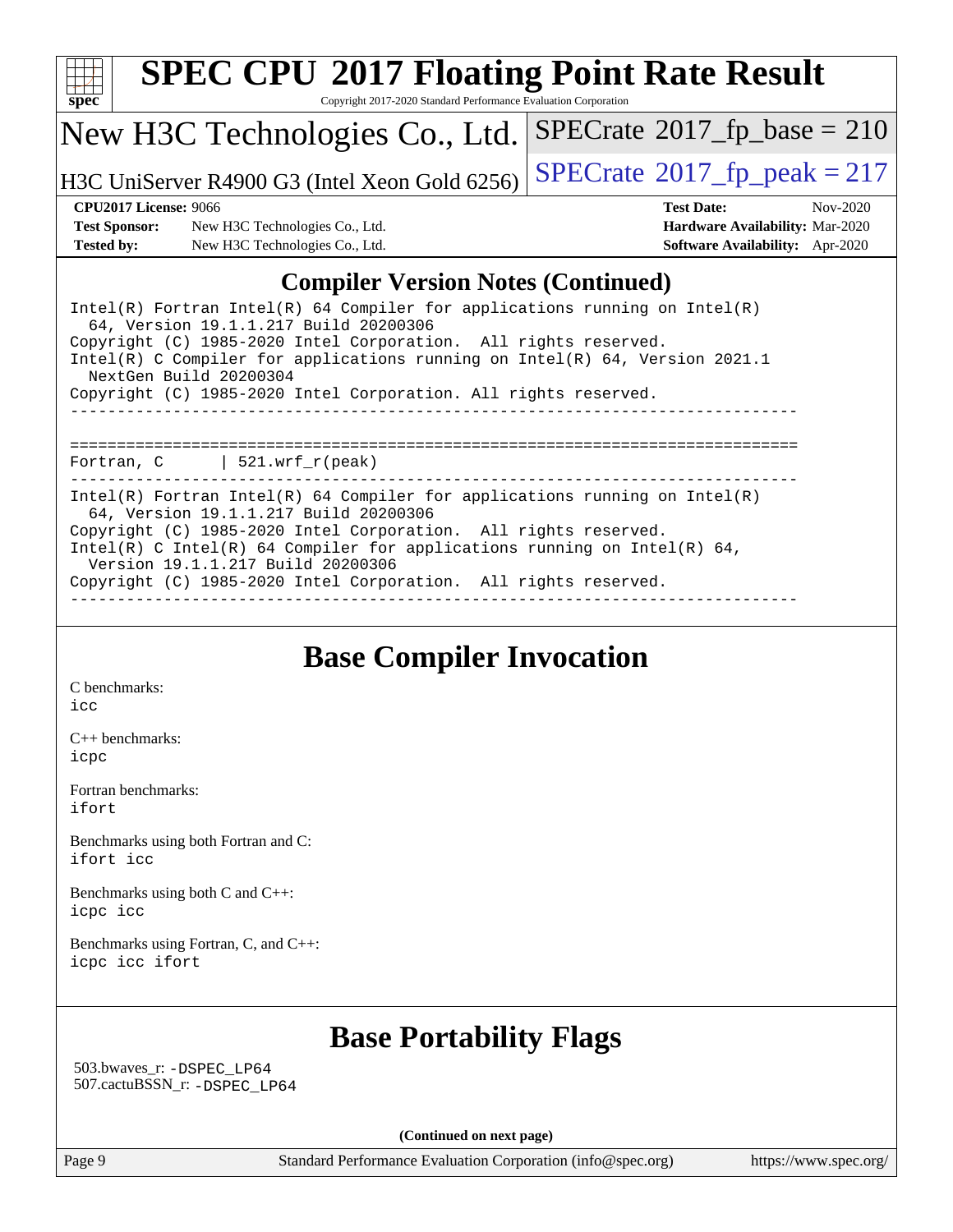

Copyright 2017-2020 Standard Performance Evaluation Corporation

### New H3C Technologies Co., Ltd.

H3C UniServer R4900 G3 (Intel Xeon Gold 6256) [SPECrate](http://www.spec.org/auto/cpu2017/Docs/result-fields.html#SPECrate2017fppeak)®  $2017$  fp peak = 217

**[Test Sponsor:](http://www.spec.org/auto/cpu2017/Docs/result-fields.html#TestSponsor)** New H3C Technologies Co., Ltd. **[Hardware Availability:](http://www.spec.org/auto/cpu2017/Docs/result-fields.html#HardwareAvailability)** Mar-2020 **[Tested by:](http://www.spec.org/auto/cpu2017/Docs/result-fields.html#Testedby)** New H3C Technologies Co., Ltd. **[Software Availability:](http://www.spec.org/auto/cpu2017/Docs/result-fields.html#SoftwareAvailability)** Apr-2020

**[CPU2017 License:](http://www.spec.org/auto/cpu2017/Docs/result-fields.html#CPU2017License)** 9066 **[Test Date:](http://www.spec.org/auto/cpu2017/Docs/result-fields.html#TestDate)** Nov-2020

 $SPECTate$ <sup>®</sup>[2017\\_fp\\_base =](http://www.spec.org/auto/cpu2017/Docs/result-fields.html#SPECrate2017fpbase) 210

## **[Base Portability Flags \(Continued\)](http://www.spec.org/auto/cpu2017/Docs/result-fields.html#BasePortabilityFlags)**

 508.namd\_r: [-DSPEC\\_LP64](http://www.spec.org/cpu2017/results/res2020q4/cpu2017-20201112-24389.flags.html#suite_basePORTABILITY508_namd_r_DSPEC_LP64) 510.parest\_r: [-DSPEC\\_LP64](http://www.spec.org/cpu2017/results/res2020q4/cpu2017-20201112-24389.flags.html#suite_basePORTABILITY510_parest_r_DSPEC_LP64) 511.povray\_r: [-DSPEC\\_LP64](http://www.spec.org/cpu2017/results/res2020q4/cpu2017-20201112-24389.flags.html#suite_basePORTABILITY511_povray_r_DSPEC_LP64) 519.lbm\_r: [-DSPEC\\_LP64](http://www.spec.org/cpu2017/results/res2020q4/cpu2017-20201112-24389.flags.html#suite_basePORTABILITY519_lbm_r_DSPEC_LP64) 521.wrf\_r: [-DSPEC\\_LP64](http://www.spec.org/cpu2017/results/res2020q4/cpu2017-20201112-24389.flags.html#suite_basePORTABILITY521_wrf_r_DSPEC_LP64) [-DSPEC\\_CASE\\_FLAG](http://www.spec.org/cpu2017/results/res2020q4/cpu2017-20201112-24389.flags.html#b521.wrf_r_baseCPORTABILITY_DSPEC_CASE_FLAG) [-convert big\\_endian](http://www.spec.org/cpu2017/results/res2020q4/cpu2017-20201112-24389.flags.html#user_baseFPORTABILITY521_wrf_r_convert_big_endian_c3194028bc08c63ac5d04de18c48ce6d347e4e562e8892b8bdbdc0214820426deb8554edfa529a3fb25a586e65a3d812c835984020483e7e73212c4d31a38223) 526.blender\_r: [-DSPEC\\_LP64](http://www.spec.org/cpu2017/results/res2020q4/cpu2017-20201112-24389.flags.html#suite_basePORTABILITY526_blender_r_DSPEC_LP64) [-DSPEC\\_LINUX](http://www.spec.org/cpu2017/results/res2020q4/cpu2017-20201112-24389.flags.html#b526.blender_r_baseCPORTABILITY_DSPEC_LINUX) [-funsigned-char](http://www.spec.org/cpu2017/results/res2020q4/cpu2017-20201112-24389.flags.html#user_baseCPORTABILITY526_blender_r_force_uchar_40c60f00ab013830e2dd6774aeded3ff59883ba5a1fc5fc14077f794d777847726e2a5858cbc7672e36e1b067e7e5c1d9a74f7176df07886a243d7cc18edfe67) 527.cam4\_r: [-DSPEC\\_LP64](http://www.spec.org/cpu2017/results/res2020q4/cpu2017-20201112-24389.flags.html#suite_basePORTABILITY527_cam4_r_DSPEC_LP64) [-DSPEC\\_CASE\\_FLAG](http://www.spec.org/cpu2017/results/res2020q4/cpu2017-20201112-24389.flags.html#b527.cam4_r_baseCPORTABILITY_DSPEC_CASE_FLAG) 538.imagick\_r: [-DSPEC\\_LP64](http://www.spec.org/cpu2017/results/res2020q4/cpu2017-20201112-24389.flags.html#suite_basePORTABILITY538_imagick_r_DSPEC_LP64) 544.nab\_r: [-DSPEC\\_LP64](http://www.spec.org/cpu2017/results/res2020q4/cpu2017-20201112-24389.flags.html#suite_basePORTABILITY544_nab_r_DSPEC_LP64) 549.fotonik3d\_r: [-DSPEC\\_LP64](http://www.spec.org/cpu2017/results/res2020q4/cpu2017-20201112-24389.flags.html#suite_basePORTABILITY549_fotonik3d_r_DSPEC_LP64) 554.roms\_r: [-DSPEC\\_LP64](http://www.spec.org/cpu2017/results/res2020q4/cpu2017-20201112-24389.flags.html#suite_basePORTABILITY554_roms_r_DSPEC_LP64)

### **[Base Optimization Flags](http://www.spec.org/auto/cpu2017/Docs/result-fields.html#BaseOptimizationFlags)**

#### [C benchmarks](http://www.spec.org/auto/cpu2017/Docs/result-fields.html#Cbenchmarks):

[-m64](http://www.spec.org/cpu2017/results/res2020q4/cpu2017-20201112-24389.flags.html#user_CCbase_m64-icc) [-qnextgen](http://www.spec.org/cpu2017/results/res2020q4/cpu2017-20201112-24389.flags.html#user_CCbase_f-qnextgen) [-std=c11](http://www.spec.org/cpu2017/results/res2020q4/cpu2017-20201112-24389.flags.html#user_CCbase_std-icc-std_0e1c27790398a4642dfca32ffe6c27b5796f9c2d2676156f2e42c9c44eaad0c049b1cdb667a270c34d979996257aeb8fc440bfb01818dbc9357bd9d174cb8524) [-Wl,-plugin-opt=-x86-branches-within-32B-boundaries](http://www.spec.org/cpu2017/results/res2020q4/cpu2017-20201112-24389.flags.html#user_CCbase_f-x86-branches-within-32B-boundaries_0098b4e4317ae60947b7b728078a624952a08ac37a3c797dfb4ffeb399e0c61a9dd0f2f44ce917e9361fb9076ccb15e7824594512dd315205382d84209e912f3) [-Wl,-z,muldefs](http://www.spec.org/cpu2017/results/res2020q4/cpu2017-20201112-24389.flags.html#user_CCbase_link_force_multiple1_b4cbdb97b34bdee9ceefcfe54f4c8ea74255f0b02a4b23e853cdb0e18eb4525ac79b5a88067c842dd0ee6996c24547a27a4b99331201badda8798ef8a743f577) [-fuse-ld=gold](http://www.spec.org/cpu2017/results/res2020q4/cpu2017-20201112-24389.flags.html#user_CCbase_f-fuse-ld_920b3586e2b8c6e0748b9c84fa9b744736ba725a32cab14ad8f3d4ad28eecb2f59d1144823d2e17006539a88734fe1fc08fc3035f7676166309105a78aaabc32) [-xCORE-AVX512](http://www.spec.org/cpu2017/results/res2020q4/cpu2017-20201112-24389.flags.html#user_CCbase_f-xCORE-AVX512) [-Ofast](http://www.spec.org/cpu2017/results/res2020q4/cpu2017-20201112-24389.flags.html#user_CCbase_f-Ofast) [-ffast-math](http://www.spec.org/cpu2017/results/res2020q4/cpu2017-20201112-24389.flags.html#user_CCbase_f-ffast-math) [-flto](http://www.spec.org/cpu2017/results/res2020q4/cpu2017-20201112-24389.flags.html#user_CCbase_f-flto) [-mfpmath=sse](http://www.spec.org/cpu2017/results/res2020q4/cpu2017-20201112-24389.flags.html#user_CCbase_f-mfpmath_70eb8fac26bde974f8ab713bc9086c5621c0b8d2f6c86f38af0bd7062540daf19db5f3a066d8c6684be05d84c9b6322eb3b5be6619d967835195b93d6c02afa1) [-funroll-loops](http://www.spec.org/cpu2017/results/res2020q4/cpu2017-20201112-24389.flags.html#user_CCbase_f-funroll-loops) [-qopt-mem-layout-trans=4](http://www.spec.org/cpu2017/results/res2020q4/cpu2017-20201112-24389.flags.html#user_CCbase_f-qopt-mem-layout-trans_fa39e755916c150a61361b7846f310bcdf6f04e385ef281cadf3647acec3f0ae266d1a1d22d972a7087a248fd4e6ca390a3634700869573d231a252c784941a8) [-L/usr/local/jemalloc64-5.0.1/lib](http://www.spec.org/cpu2017/results/res2020q4/cpu2017-20201112-24389.flags.html#user_CCbase_jemalloc_link_path64_1_cc289568b1a6c0fd3b62c91b824c27fcb5af5e8098e6ad028160d21144ef1b8aef3170d2acf0bee98a8da324cfe4f67d0a3d0c4cc4673d993d694dc2a0df248b) [-ljemalloc](http://www.spec.org/cpu2017/results/res2020q4/cpu2017-20201112-24389.flags.html#user_CCbase_jemalloc_link_lib_d1249b907c500fa1c0672f44f562e3d0f79738ae9e3c4a9c376d49f265a04b9c99b167ecedbf6711b3085be911c67ff61f150a17b3472be731631ba4d0471706)

#### [C++ benchmarks:](http://www.spec.org/auto/cpu2017/Docs/result-fields.html#CXXbenchmarks)

[-m64](http://www.spec.org/cpu2017/results/res2020q4/cpu2017-20201112-24389.flags.html#user_CXXbase_m64-icc) [-qnextgen](http://www.spec.org/cpu2017/results/res2020q4/cpu2017-20201112-24389.flags.html#user_CXXbase_f-qnextgen) [-Wl,-plugin-opt=-x86-branches-within-32B-boundaries](http://www.spec.org/cpu2017/results/res2020q4/cpu2017-20201112-24389.flags.html#user_CXXbase_f-x86-branches-within-32B-boundaries_0098b4e4317ae60947b7b728078a624952a08ac37a3c797dfb4ffeb399e0c61a9dd0f2f44ce917e9361fb9076ccb15e7824594512dd315205382d84209e912f3) [-Wl,-z,muldefs](http://www.spec.org/cpu2017/results/res2020q4/cpu2017-20201112-24389.flags.html#user_CXXbase_link_force_multiple1_b4cbdb97b34bdee9ceefcfe54f4c8ea74255f0b02a4b23e853cdb0e18eb4525ac79b5a88067c842dd0ee6996c24547a27a4b99331201badda8798ef8a743f577) [-fuse-ld=gold](http://www.spec.org/cpu2017/results/res2020q4/cpu2017-20201112-24389.flags.html#user_CXXbase_f-fuse-ld_920b3586e2b8c6e0748b9c84fa9b744736ba725a32cab14ad8f3d4ad28eecb2f59d1144823d2e17006539a88734fe1fc08fc3035f7676166309105a78aaabc32) [-xCORE-AVX512](http://www.spec.org/cpu2017/results/res2020q4/cpu2017-20201112-24389.flags.html#user_CXXbase_f-xCORE-AVX512) [-Ofast](http://www.spec.org/cpu2017/results/res2020q4/cpu2017-20201112-24389.flags.html#user_CXXbase_f-Ofast) [-ffast-math](http://www.spec.org/cpu2017/results/res2020q4/cpu2017-20201112-24389.flags.html#user_CXXbase_f-ffast-math) [-flto](http://www.spec.org/cpu2017/results/res2020q4/cpu2017-20201112-24389.flags.html#user_CXXbase_f-flto) [-mfpmath=sse](http://www.spec.org/cpu2017/results/res2020q4/cpu2017-20201112-24389.flags.html#user_CXXbase_f-mfpmath_70eb8fac26bde974f8ab713bc9086c5621c0b8d2f6c86f38af0bd7062540daf19db5f3a066d8c6684be05d84c9b6322eb3b5be6619d967835195b93d6c02afa1) [-funroll-loops](http://www.spec.org/cpu2017/results/res2020q4/cpu2017-20201112-24389.flags.html#user_CXXbase_f-funroll-loops) [-qopt-mem-layout-trans=4](http://www.spec.org/cpu2017/results/res2020q4/cpu2017-20201112-24389.flags.html#user_CXXbase_f-qopt-mem-layout-trans_fa39e755916c150a61361b7846f310bcdf6f04e385ef281cadf3647acec3f0ae266d1a1d22d972a7087a248fd4e6ca390a3634700869573d231a252c784941a8) [-L/usr/local/jemalloc64-5.0.1/lib](http://www.spec.org/cpu2017/results/res2020q4/cpu2017-20201112-24389.flags.html#user_CXXbase_jemalloc_link_path64_1_cc289568b1a6c0fd3b62c91b824c27fcb5af5e8098e6ad028160d21144ef1b8aef3170d2acf0bee98a8da324cfe4f67d0a3d0c4cc4673d993d694dc2a0df248b) [-ljemalloc](http://www.spec.org/cpu2017/results/res2020q4/cpu2017-20201112-24389.flags.html#user_CXXbase_jemalloc_link_lib_d1249b907c500fa1c0672f44f562e3d0f79738ae9e3c4a9c376d49f265a04b9c99b167ecedbf6711b3085be911c67ff61f150a17b3472be731631ba4d0471706)

#### [Fortran benchmarks](http://www.spec.org/auto/cpu2017/Docs/result-fields.html#Fortranbenchmarks):

[-m64](http://www.spec.org/cpu2017/results/res2020q4/cpu2017-20201112-24389.flags.html#user_FCbase_m64-icc) [-Wl,-plugin-opt=-x86-branches-within-32B-boundaries](http://www.spec.org/cpu2017/results/res2020q4/cpu2017-20201112-24389.flags.html#user_FCbase_f-x86-branches-within-32B-boundaries_0098b4e4317ae60947b7b728078a624952a08ac37a3c797dfb4ffeb399e0c61a9dd0f2f44ce917e9361fb9076ccb15e7824594512dd315205382d84209e912f3) [-Wl,-z,muldefs](http://www.spec.org/cpu2017/results/res2020q4/cpu2017-20201112-24389.flags.html#user_FCbase_link_force_multiple1_b4cbdb97b34bdee9ceefcfe54f4c8ea74255f0b02a4b23e853cdb0e18eb4525ac79b5a88067c842dd0ee6996c24547a27a4b99331201badda8798ef8a743f577) [-fuse-ld=gold](http://www.spec.org/cpu2017/results/res2020q4/cpu2017-20201112-24389.flags.html#user_FCbase_f-fuse-ld_920b3586e2b8c6e0748b9c84fa9b744736ba725a32cab14ad8f3d4ad28eecb2f59d1144823d2e17006539a88734fe1fc08fc3035f7676166309105a78aaabc32) [-xCORE-AVX512](http://www.spec.org/cpu2017/results/res2020q4/cpu2017-20201112-24389.flags.html#user_FCbase_f-xCORE-AVX512) [-O3](http://www.spec.org/cpu2017/results/res2020q4/cpu2017-20201112-24389.flags.html#user_FCbase_f-O3) [-ipo](http://www.spec.org/cpu2017/results/res2020q4/cpu2017-20201112-24389.flags.html#user_FCbase_f-ipo) [-no-prec-div](http://www.spec.org/cpu2017/results/res2020q4/cpu2017-20201112-24389.flags.html#user_FCbase_f-no-prec-div) [-qopt-prefetch](http://www.spec.org/cpu2017/results/res2020q4/cpu2017-20201112-24389.flags.html#user_FCbase_f-qopt-prefetch) [-ffinite-math-only](http://www.spec.org/cpu2017/results/res2020q4/cpu2017-20201112-24389.flags.html#user_FCbase_f_finite_math_only_cb91587bd2077682c4b38af759c288ed7c732db004271a9512da14a4f8007909a5f1427ecbf1a0fb78ff2a814402c6114ac565ca162485bbcae155b5e4258871) [-qopt-multiple-gather-scatter-by-shuffles](http://www.spec.org/cpu2017/results/res2020q4/cpu2017-20201112-24389.flags.html#user_FCbase_f-qopt-multiple-gather-scatter-by-shuffles) [-qopt-mem-layout-trans=4](http://www.spec.org/cpu2017/results/res2020q4/cpu2017-20201112-24389.flags.html#user_FCbase_f-qopt-mem-layout-trans_fa39e755916c150a61361b7846f310bcdf6f04e385ef281cadf3647acec3f0ae266d1a1d22d972a7087a248fd4e6ca390a3634700869573d231a252c784941a8) [-nostandard-realloc-lhs](http://www.spec.org/cpu2017/results/res2020q4/cpu2017-20201112-24389.flags.html#user_FCbase_f_2003_std_realloc_82b4557e90729c0f113870c07e44d33d6f5a304b4f63d4c15d2d0f1fab99f5daaed73bdb9275d9ae411527f28b936061aa8b9c8f2d63842963b95c9dd6426b8a) [-align array32byte](http://www.spec.org/cpu2017/results/res2020q4/cpu2017-20201112-24389.flags.html#user_FCbase_align_array32byte_b982fe038af199962ba9a80c053b8342c548c85b40b8e86eb3cc33dee0d7986a4af373ac2d51c3f7cf710a18d62fdce2948f201cd044323541f22fc0fffc51b6) [-auto](http://www.spec.org/cpu2017/results/res2020q4/cpu2017-20201112-24389.flags.html#user_FCbase_f-auto) [-mbranches-within-32B-boundaries](http://www.spec.org/cpu2017/results/res2020q4/cpu2017-20201112-24389.flags.html#user_FCbase_f-mbranches-within-32B-boundaries) [-L/usr/local/jemalloc64-5.0.1/lib](http://www.spec.org/cpu2017/results/res2020q4/cpu2017-20201112-24389.flags.html#user_FCbase_jemalloc_link_path64_1_cc289568b1a6c0fd3b62c91b824c27fcb5af5e8098e6ad028160d21144ef1b8aef3170d2acf0bee98a8da324cfe4f67d0a3d0c4cc4673d993d694dc2a0df248b) [-ljemalloc](http://www.spec.org/cpu2017/results/res2020q4/cpu2017-20201112-24389.flags.html#user_FCbase_jemalloc_link_lib_d1249b907c500fa1c0672f44f562e3d0f79738ae9e3c4a9c376d49f265a04b9c99b167ecedbf6711b3085be911c67ff61f150a17b3472be731631ba4d0471706)

#### [Benchmarks using both Fortran and C](http://www.spec.org/auto/cpu2017/Docs/result-fields.html#BenchmarksusingbothFortranandC):

```
-m64 -qnextgen -std=c11
-Wl,-plugin-opt=-x86-branches-within-32B-boundaries -Wl,-z,muldefs
-fuse-ld=gold -xCORE-AVX512 -Ofast -ffast-math -flto -mfpmath=sse
-funroll-loops -qopt-mem-layout-trans=4 -O3 -ipo -no-prec-div
-qopt-prefetch -ffinite-math-only
-qopt-multiple-gather-scatter-by-shuffles -nostandard-realloc-lhs
-align array32byte -auto -mbranches-within-32B-boundaries
-L/usr/local/jemalloc64-5.0.1/lib -ljemalloc
```
Page 10 Standard Performance Evaluation Corporation [\(info@spec.org\)](mailto:info@spec.org) <https://www.spec.org/> **(Continued on next page)**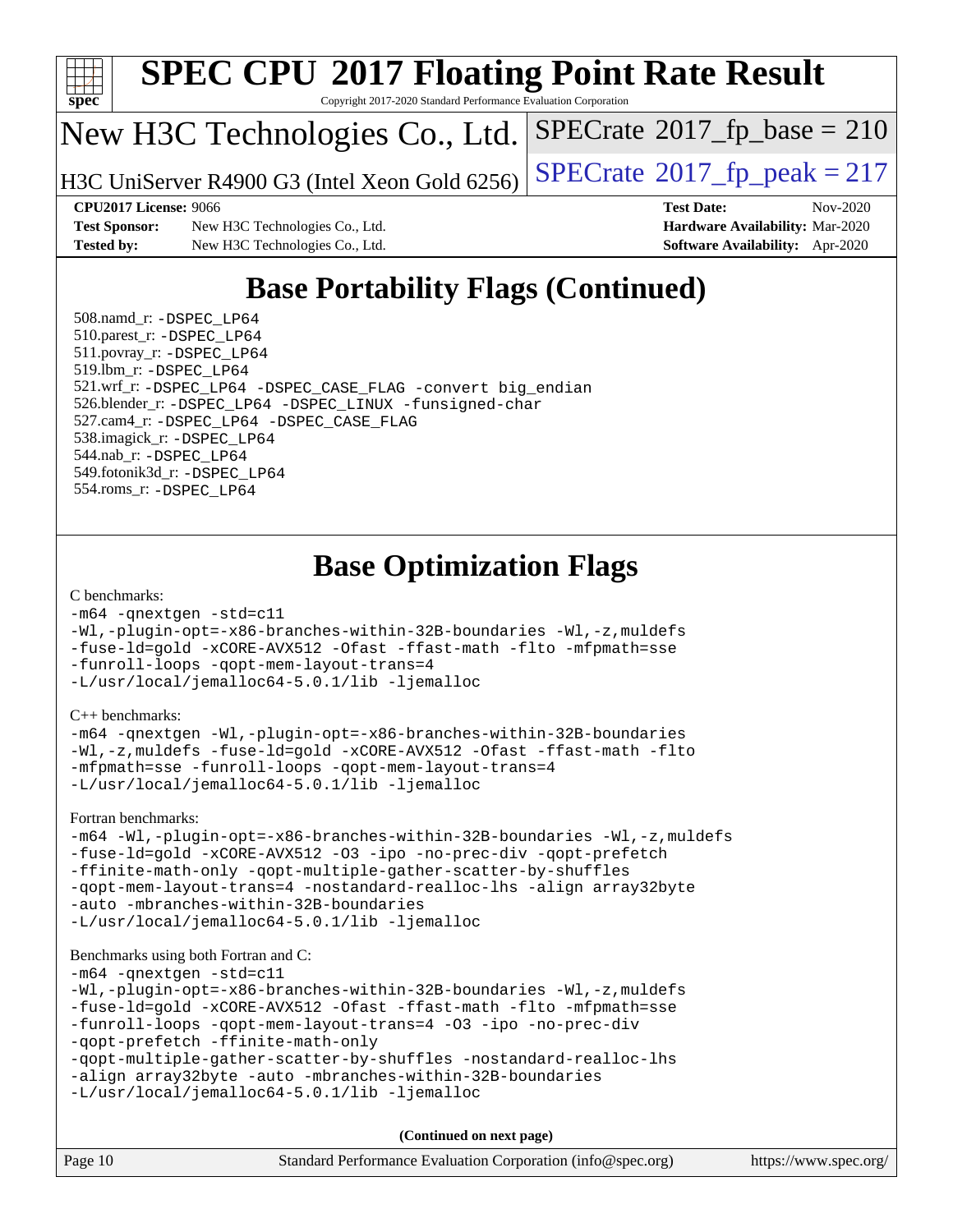

## **[Base Optimization Flags \(Continued\)](http://www.spec.org/auto/cpu2017/Docs/result-fields.html#BaseOptimizationFlags)**

[Benchmarks using both C and C++](http://www.spec.org/auto/cpu2017/Docs/result-fields.html#BenchmarksusingbothCandCXX): [-m64](http://www.spec.org/cpu2017/results/res2020q4/cpu2017-20201112-24389.flags.html#user_CC_CXXbase_m64-icc) [-qnextgen](http://www.spec.org/cpu2017/results/res2020q4/cpu2017-20201112-24389.flags.html#user_CC_CXXbase_f-qnextgen) [-std=c11](http://www.spec.org/cpu2017/results/res2020q4/cpu2017-20201112-24389.flags.html#user_CC_CXXbase_std-icc-std_0e1c27790398a4642dfca32ffe6c27b5796f9c2d2676156f2e42c9c44eaad0c049b1cdb667a270c34d979996257aeb8fc440bfb01818dbc9357bd9d174cb8524) [-Wl,-plugin-opt=-x86-branches-within-32B-boundaries](http://www.spec.org/cpu2017/results/res2020q4/cpu2017-20201112-24389.flags.html#user_CC_CXXbase_f-x86-branches-within-32B-boundaries_0098b4e4317ae60947b7b728078a624952a08ac37a3c797dfb4ffeb399e0c61a9dd0f2f44ce917e9361fb9076ccb15e7824594512dd315205382d84209e912f3) [-Wl,-z,muldefs](http://www.spec.org/cpu2017/results/res2020q4/cpu2017-20201112-24389.flags.html#user_CC_CXXbase_link_force_multiple1_b4cbdb97b34bdee9ceefcfe54f4c8ea74255f0b02a4b23e853cdb0e18eb4525ac79b5a88067c842dd0ee6996c24547a27a4b99331201badda8798ef8a743f577) [-fuse-ld=gold](http://www.spec.org/cpu2017/results/res2020q4/cpu2017-20201112-24389.flags.html#user_CC_CXXbase_f-fuse-ld_920b3586e2b8c6e0748b9c84fa9b744736ba725a32cab14ad8f3d4ad28eecb2f59d1144823d2e17006539a88734fe1fc08fc3035f7676166309105a78aaabc32) [-xCORE-AVX512](http://www.spec.org/cpu2017/results/res2020q4/cpu2017-20201112-24389.flags.html#user_CC_CXXbase_f-xCORE-AVX512) [-Ofast](http://www.spec.org/cpu2017/results/res2020q4/cpu2017-20201112-24389.flags.html#user_CC_CXXbase_f-Ofast) [-ffast-math](http://www.spec.org/cpu2017/results/res2020q4/cpu2017-20201112-24389.flags.html#user_CC_CXXbase_f-ffast-math) [-flto](http://www.spec.org/cpu2017/results/res2020q4/cpu2017-20201112-24389.flags.html#user_CC_CXXbase_f-flto) [-mfpmath=sse](http://www.spec.org/cpu2017/results/res2020q4/cpu2017-20201112-24389.flags.html#user_CC_CXXbase_f-mfpmath_70eb8fac26bde974f8ab713bc9086c5621c0b8d2f6c86f38af0bd7062540daf19db5f3a066d8c6684be05d84c9b6322eb3b5be6619d967835195b93d6c02afa1) [-funroll-loops](http://www.spec.org/cpu2017/results/res2020q4/cpu2017-20201112-24389.flags.html#user_CC_CXXbase_f-funroll-loops) [-qopt-mem-layout-trans=4](http://www.spec.org/cpu2017/results/res2020q4/cpu2017-20201112-24389.flags.html#user_CC_CXXbase_f-qopt-mem-layout-trans_fa39e755916c150a61361b7846f310bcdf6f04e385ef281cadf3647acec3f0ae266d1a1d22d972a7087a248fd4e6ca390a3634700869573d231a252c784941a8) [-L/usr/local/jemalloc64-5.0.1/lib](http://www.spec.org/cpu2017/results/res2020q4/cpu2017-20201112-24389.flags.html#user_CC_CXXbase_jemalloc_link_path64_1_cc289568b1a6c0fd3b62c91b824c27fcb5af5e8098e6ad028160d21144ef1b8aef3170d2acf0bee98a8da324cfe4f67d0a3d0c4cc4673d993d694dc2a0df248b) [-ljemalloc](http://www.spec.org/cpu2017/results/res2020q4/cpu2017-20201112-24389.flags.html#user_CC_CXXbase_jemalloc_link_lib_d1249b907c500fa1c0672f44f562e3d0f79738ae9e3c4a9c376d49f265a04b9c99b167ecedbf6711b3085be911c67ff61f150a17b3472be731631ba4d0471706)

[Benchmarks using Fortran, C, and C++:](http://www.spec.org/auto/cpu2017/Docs/result-fields.html#BenchmarksusingFortranCandCXX) [-m64](http://www.spec.org/cpu2017/results/res2020q4/cpu2017-20201112-24389.flags.html#user_CC_CXX_FCbase_m64-icc) [-qnextgen](http://www.spec.org/cpu2017/results/res2020q4/cpu2017-20201112-24389.flags.html#user_CC_CXX_FCbase_f-qnextgen) [-std=c11](http://www.spec.org/cpu2017/results/res2020q4/cpu2017-20201112-24389.flags.html#user_CC_CXX_FCbase_std-icc-std_0e1c27790398a4642dfca32ffe6c27b5796f9c2d2676156f2e42c9c44eaad0c049b1cdb667a270c34d979996257aeb8fc440bfb01818dbc9357bd9d174cb8524) [-Wl,-plugin-opt=-x86-branches-within-32B-boundaries](http://www.spec.org/cpu2017/results/res2020q4/cpu2017-20201112-24389.flags.html#user_CC_CXX_FCbase_f-x86-branches-within-32B-boundaries_0098b4e4317ae60947b7b728078a624952a08ac37a3c797dfb4ffeb399e0c61a9dd0f2f44ce917e9361fb9076ccb15e7824594512dd315205382d84209e912f3) [-Wl,-z,muldefs](http://www.spec.org/cpu2017/results/res2020q4/cpu2017-20201112-24389.flags.html#user_CC_CXX_FCbase_link_force_multiple1_b4cbdb97b34bdee9ceefcfe54f4c8ea74255f0b02a4b23e853cdb0e18eb4525ac79b5a88067c842dd0ee6996c24547a27a4b99331201badda8798ef8a743f577) [-fuse-ld=gold](http://www.spec.org/cpu2017/results/res2020q4/cpu2017-20201112-24389.flags.html#user_CC_CXX_FCbase_f-fuse-ld_920b3586e2b8c6e0748b9c84fa9b744736ba725a32cab14ad8f3d4ad28eecb2f59d1144823d2e17006539a88734fe1fc08fc3035f7676166309105a78aaabc32) [-xCORE-AVX512](http://www.spec.org/cpu2017/results/res2020q4/cpu2017-20201112-24389.flags.html#user_CC_CXX_FCbase_f-xCORE-AVX512) [-Ofast](http://www.spec.org/cpu2017/results/res2020q4/cpu2017-20201112-24389.flags.html#user_CC_CXX_FCbase_f-Ofast) [-ffast-math](http://www.spec.org/cpu2017/results/res2020q4/cpu2017-20201112-24389.flags.html#user_CC_CXX_FCbase_f-ffast-math) [-flto](http://www.spec.org/cpu2017/results/res2020q4/cpu2017-20201112-24389.flags.html#user_CC_CXX_FCbase_f-flto) [-mfpmath=sse](http://www.spec.org/cpu2017/results/res2020q4/cpu2017-20201112-24389.flags.html#user_CC_CXX_FCbase_f-mfpmath_70eb8fac26bde974f8ab713bc9086c5621c0b8d2f6c86f38af0bd7062540daf19db5f3a066d8c6684be05d84c9b6322eb3b5be6619d967835195b93d6c02afa1) [-funroll-loops](http://www.spec.org/cpu2017/results/res2020q4/cpu2017-20201112-24389.flags.html#user_CC_CXX_FCbase_f-funroll-loops) [-qopt-mem-layout-trans=4](http://www.spec.org/cpu2017/results/res2020q4/cpu2017-20201112-24389.flags.html#user_CC_CXX_FCbase_f-qopt-mem-layout-trans_fa39e755916c150a61361b7846f310bcdf6f04e385ef281cadf3647acec3f0ae266d1a1d22d972a7087a248fd4e6ca390a3634700869573d231a252c784941a8) [-O3](http://www.spec.org/cpu2017/results/res2020q4/cpu2017-20201112-24389.flags.html#user_CC_CXX_FCbase_f-O3) [-ipo](http://www.spec.org/cpu2017/results/res2020q4/cpu2017-20201112-24389.flags.html#user_CC_CXX_FCbase_f-ipo) [-no-prec-div](http://www.spec.org/cpu2017/results/res2020q4/cpu2017-20201112-24389.flags.html#user_CC_CXX_FCbase_f-no-prec-div) [-qopt-prefetch](http://www.spec.org/cpu2017/results/res2020q4/cpu2017-20201112-24389.flags.html#user_CC_CXX_FCbase_f-qopt-prefetch) [-ffinite-math-only](http://www.spec.org/cpu2017/results/res2020q4/cpu2017-20201112-24389.flags.html#user_CC_CXX_FCbase_f_finite_math_only_cb91587bd2077682c4b38af759c288ed7c732db004271a9512da14a4f8007909a5f1427ecbf1a0fb78ff2a814402c6114ac565ca162485bbcae155b5e4258871) [-qopt-multiple-gather-scatter-by-shuffles](http://www.spec.org/cpu2017/results/res2020q4/cpu2017-20201112-24389.flags.html#user_CC_CXX_FCbase_f-qopt-multiple-gather-scatter-by-shuffles) [-nostandard-realloc-lhs](http://www.spec.org/cpu2017/results/res2020q4/cpu2017-20201112-24389.flags.html#user_CC_CXX_FCbase_f_2003_std_realloc_82b4557e90729c0f113870c07e44d33d6f5a304b4f63d4c15d2d0f1fab99f5daaed73bdb9275d9ae411527f28b936061aa8b9c8f2d63842963b95c9dd6426b8a) [-align array32byte](http://www.spec.org/cpu2017/results/res2020q4/cpu2017-20201112-24389.flags.html#user_CC_CXX_FCbase_align_array32byte_b982fe038af199962ba9a80c053b8342c548c85b40b8e86eb3cc33dee0d7986a4af373ac2d51c3f7cf710a18d62fdce2948f201cd044323541f22fc0fffc51b6) [-auto](http://www.spec.org/cpu2017/results/res2020q4/cpu2017-20201112-24389.flags.html#user_CC_CXX_FCbase_f-auto) [-mbranches-within-32B-boundaries](http://www.spec.org/cpu2017/results/res2020q4/cpu2017-20201112-24389.flags.html#user_CC_CXX_FCbase_f-mbranches-within-32B-boundaries) [-L/usr/local/jemalloc64-5.0.1/lib](http://www.spec.org/cpu2017/results/res2020q4/cpu2017-20201112-24389.flags.html#user_CC_CXX_FCbase_jemalloc_link_path64_1_cc289568b1a6c0fd3b62c91b824c27fcb5af5e8098e6ad028160d21144ef1b8aef3170d2acf0bee98a8da324cfe4f67d0a3d0c4cc4673d993d694dc2a0df248b) [-ljemalloc](http://www.spec.org/cpu2017/results/res2020q4/cpu2017-20201112-24389.flags.html#user_CC_CXX_FCbase_jemalloc_link_lib_d1249b907c500fa1c0672f44f562e3d0f79738ae9e3c4a9c376d49f265a04b9c99b167ecedbf6711b3085be911c67ff61f150a17b3472be731631ba4d0471706)

#### **[Peak Compiler Invocation](http://www.spec.org/auto/cpu2017/Docs/result-fields.html#PeakCompilerInvocation)**

[C benchmarks](http://www.spec.org/auto/cpu2017/Docs/result-fields.html#Cbenchmarks): [icc](http://www.spec.org/cpu2017/results/res2020q4/cpu2017-20201112-24389.flags.html#user_CCpeak_intel_icc_66fc1ee009f7361af1fbd72ca7dcefbb700085f36577c54f309893dd4ec40d12360134090235512931783d35fd58c0460139e722d5067c5574d8eaf2b3e37e92)

[C++ benchmarks:](http://www.spec.org/auto/cpu2017/Docs/result-fields.html#CXXbenchmarks) [icpc](http://www.spec.org/cpu2017/results/res2020q4/cpu2017-20201112-24389.flags.html#user_CXXpeak_intel_icpc_c510b6838c7f56d33e37e94d029a35b4a7bccf4766a728ee175e80a419847e808290a9b78be685c44ab727ea267ec2f070ec5dc83b407c0218cded6866a35d07)

[Fortran benchmarks](http://www.spec.org/auto/cpu2017/Docs/result-fields.html#Fortranbenchmarks): [ifort](http://www.spec.org/cpu2017/results/res2020q4/cpu2017-20201112-24389.flags.html#user_FCpeak_intel_ifort_8111460550e3ca792625aed983ce982f94888b8b503583aa7ba2b8303487b4d8a21a13e7191a45c5fd58ff318f48f9492884d4413fa793fd88dd292cad7027ca)

[Benchmarks using both Fortran and C](http://www.spec.org/auto/cpu2017/Docs/result-fields.html#BenchmarksusingbothFortranandC): [ifort](http://www.spec.org/cpu2017/results/res2020q4/cpu2017-20201112-24389.flags.html#user_CC_FCpeak_intel_ifort_8111460550e3ca792625aed983ce982f94888b8b503583aa7ba2b8303487b4d8a21a13e7191a45c5fd58ff318f48f9492884d4413fa793fd88dd292cad7027ca) [icc](http://www.spec.org/cpu2017/results/res2020q4/cpu2017-20201112-24389.flags.html#user_CC_FCpeak_intel_icc_66fc1ee009f7361af1fbd72ca7dcefbb700085f36577c54f309893dd4ec40d12360134090235512931783d35fd58c0460139e722d5067c5574d8eaf2b3e37e92)

[Benchmarks using both C and C++](http://www.spec.org/auto/cpu2017/Docs/result-fields.html#BenchmarksusingbothCandCXX): [icpc](http://www.spec.org/cpu2017/results/res2020q4/cpu2017-20201112-24389.flags.html#user_CC_CXXpeak_intel_icpc_c510b6838c7f56d33e37e94d029a35b4a7bccf4766a728ee175e80a419847e808290a9b78be685c44ab727ea267ec2f070ec5dc83b407c0218cded6866a35d07) [icc](http://www.spec.org/cpu2017/results/res2020q4/cpu2017-20201112-24389.flags.html#user_CC_CXXpeak_intel_icc_66fc1ee009f7361af1fbd72ca7dcefbb700085f36577c54f309893dd4ec40d12360134090235512931783d35fd58c0460139e722d5067c5574d8eaf2b3e37e92)

[Benchmarks using Fortran, C, and C++:](http://www.spec.org/auto/cpu2017/Docs/result-fields.html#BenchmarksusingFortranCandCXX) [icpc](http://www.spec.org/cpu2017/results/res2020q4/cpu2017-20201112-24389.flags.html#user_CC_CXX_FCpeak_intel_icpc_c510b6838c7f56d33e37e94d029a35b4a7bccf4766a728ee175e80a419847e808290a9b78be685c44ab727ea267ec2f070ec5dc83b407c0218cded6866a35d07) [icc](http://www.spec.org/cpu2017/results/res2020q4/cpu2017-20201112-24389.flags.html#user_CC_CXX_FCpeak_intel_icc_66fc1ee009f7361af1fbd72ca7dcefbb700085f36577c54f309893dd4ec40d12360134090235512931783d35fd58c0460139e722d5067c5574d8eaf2b3e37e92) [ifort](http://www.spec.org/cpu2017/results/res2020q4/cpu2017-20201112-24389.flags.html#user_CC_CXX_FCpeak_intel_ifort_8111460550e3ca792625aed983ce982f94888b8b503583aa7ba2b8303487b4d8a21a13e7191a45c5fd58ff318f48f9492884d4413fa793fd88dd292cad7027ca)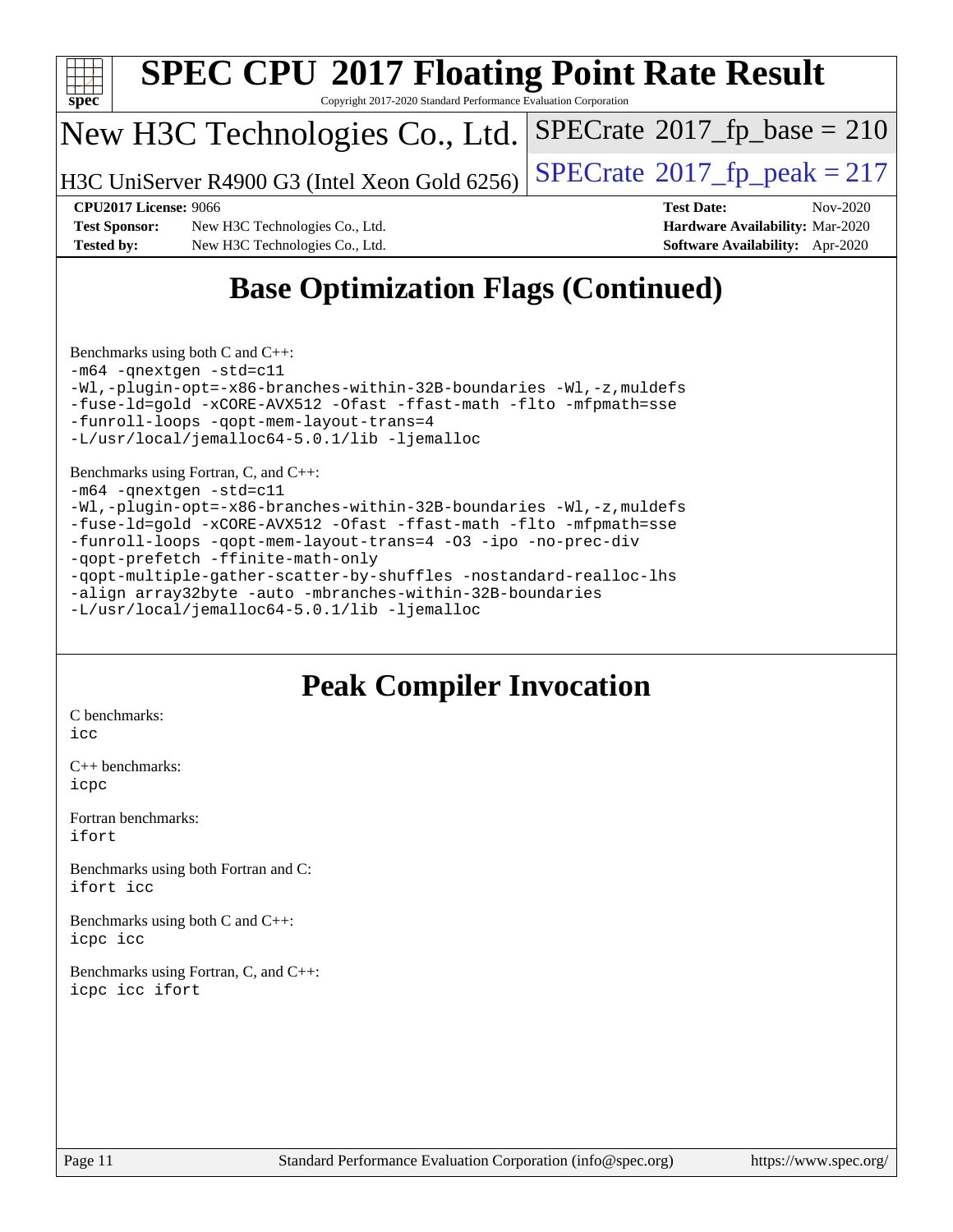| S<br>Dе<br>U |  |  |  |  |  |  |
|--------------|--|--|--|--|--|--|

Copyright 2017-2020 Standard Performance Evaluation Corporation

### New H3C Technologies Co., Ltd.

H3C UniServer R4900 G3 (Intel Xeon Gold 6256)  $\vert$  [SPECrate](http://www.spec.org/auto/cpu2017/Docs/result-fields.html#SPECrate2017fppeak)®[2017\\_fp\\_peak = 2](http://www.spec.org/auto/cpu2017/Docs/result-fields.html#SPECrate2017fppeak)17

 $SPECTate$ <sup>®</sup>[2017\\_fp\\_base =](http://www.spec.org/auto/cpu2017/Docs/result-fields.html#SPECrate2017fpbase) 210

**[Test Sponsor:](http://www.spec.org/auto/cpu2017/Docs/result-fields.html#TestSponsor)** New H3C Technologies Co., Ltd. **[Hardware Availability:](http://www.spec.org/auto/cpu2017/Docs/result-fields.html#HardwareAvailability)** Mar-2020 **[Tested by:](http://www.spec.org/auto/cpu2017/Docs/result-fields.html#Testedby)** New H3C Technologies Co., Ltd. **[Software Availability:](http://www.spec.org/auto/cpu2017/Docs/result-fields.html#SoftwareAvailability)** Apr-2020

**[CPU2017 License:](http://www.spec.org/auto/cpu2017/Docs/result-fields.html#CPU2017License)** 9066 **[Test Date:](http://www.spec.org/auto/cpu2017/Docs/result-fields.html#TestDate)** Nov-2020

### **[Peak Portability Flags](http://www.spec.org/auto/cpu2017/Docs/result-fields.html#PeakPortabilityFlags)**

Same as Base Portability Flags

## **[Peak Optimization Flags](http://www.spec.org/auto/cpu2017/Docs/result-fields.html#PeakOptimizationFlags)**

[C benchmarks](http://www.spec.org/auto/cpu2017/Docs/result-fields.html#Cbenchmarks):

 $519.$ lbm\_r: basepeak = yes

538.imagick\_r: basepeak = yes

544.nab\_r: basepeak = yes

[C++ benchmarks:](http://www.spec.org/auto/cpu2017/Docs/result-fields.html#CXXbenchmarks)

508.namd\_r: basepeak = yes

```
 510.parest_r: -m64 -qnextgen
-Wl,-plugin-opt=-x86-branches-within-32B-boundaries
-Wl,-z,muldefs -fuse-ld=gold -xCORE-AVX512 -Ofast
-ffast-math -flto -mfpmath=sse -funroll-loops
-qopt-mem-layout-trans=4 -L/usr/local/jemalloc64-5.0.1/lib
-ljemalloc
```
[Fortran benchmarks](http://www.spec.org/auto/cpu2017/Docs/result-fields.html#Fortranbenchmarks):

```
 503.bwaves_r: -m64 -Wl,-plugin-opt=-x86-branches-within-32B-boundaries
-Wl,-z,muldefs -fuse-ld=gold -xCORE-AVX512 -O3 -ipo
-no-prec-div -qopt-prefetch -ffinite-math-only
-qopt-multiple-gather-scatter-by-shuffles
-qopt-mem-layout-trans=4 -nostandard-realloc-lhs
-align array32byte -auto -mbranches-within-32B-boundaries
-L/usr/local/jemalloc64-5.0.1/lib -ljemalloc
```
549.fotonik3d\_r: basepeak = yes

554.roms\_r: Same as 503.bwaves\_r

[Benchmarks using both Fortran and C](http://www.spec.org/auto/cpu2017/Docs/result-fields.html#BenchmarksusingbothFortranandC):

```
 521.wrf_r: -prof-gen(pass 1) -prof-use(pass 2) -xCORE-AVX512 -O3
-ipo -no-prec-div -qopt-prefetch -ffinite-math-only
-qopt-multiple-gather-scatter-by-shuffles
-qopt-mem-layout-trans=4 -mbranches-within-32B-boundaries
-nostandard-realloc-lhs -align array32byte -auto
```
**(Continued on next page)**